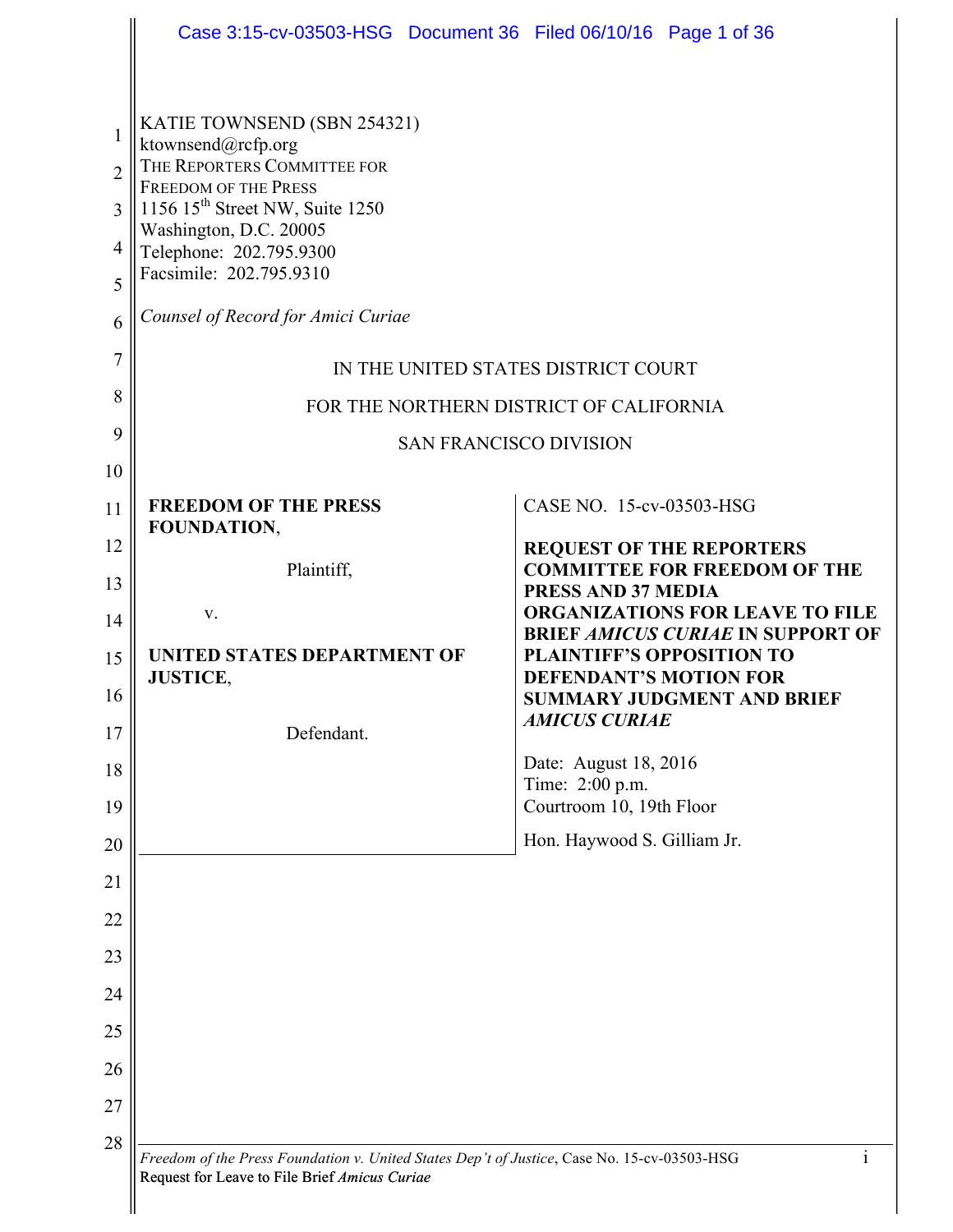1

# **REQUEST FOR LEAVE TO FILE** *AMICUS CURIAE* **BRIEF**

2 3 4 5 6 7 8 9 10 11 12 13 14 15 16 17 18 19 20 21 22 23 The Reporters Committee for Freedom of the Press ("Reporters Committee"), ALM Media, LLC, American Society of News Editors, The Associated Press, Association of Alternative Newsmedia, Association of American Publishers, Inc., BuzzFeed, Cable News Network, Inc., California Newspaper Publishers Association, Chicago Tribune Company, LLC, Committee to Protect Journalists, The Daily Beast Company LLC, The E.W. Scripps Company, First Amendment Coalition, First Look Media Works, Inc., Gannett Co., Inc., Gawker Media LLC, International Documentary Assn., Investigative Reporters and Editors, Investigative Reporting Workshop at American University, Los Angeles Times Communications LLC, The McClatchy Company, The Media Consortium, MPA – The Association of Magazine Media, National Press Photographers Association, National Public Radio, Inc., The New York Times Company, The News Guild - CWA, Newspaper Association of America, North Jersey Media Group Inc., Online News Association, ProPublica, Radio Television Digital News Association, Reporters Without Borders, Society of Professional Journalists, Student Press Law Center, TEGNA Inc., and the Tully Center for Free Speech (collectively, "*amici*") respectfully request permission to file the attached *amicus curiae*  brief in support of the Freedom of the Press Foundation's ("FPF") Opposition to Defendants' Motion for Summary Judgment and Cross-Motion for Summary Judgment in this action. The brief of the Reporters Committee and the media coalition will assist the Court in providing background on the U.S. Department of Justice's new policies regarding the use of legal process to obtain information from, or records of, the news media. *See* 28 C.F.R. § 50.10.

- 24 25 FPF has consented to the filing of the attached *amicus* brief. The Government takes no position on the Reporters Committee's request for leave to file the attached *amicus* brief.
- 26 27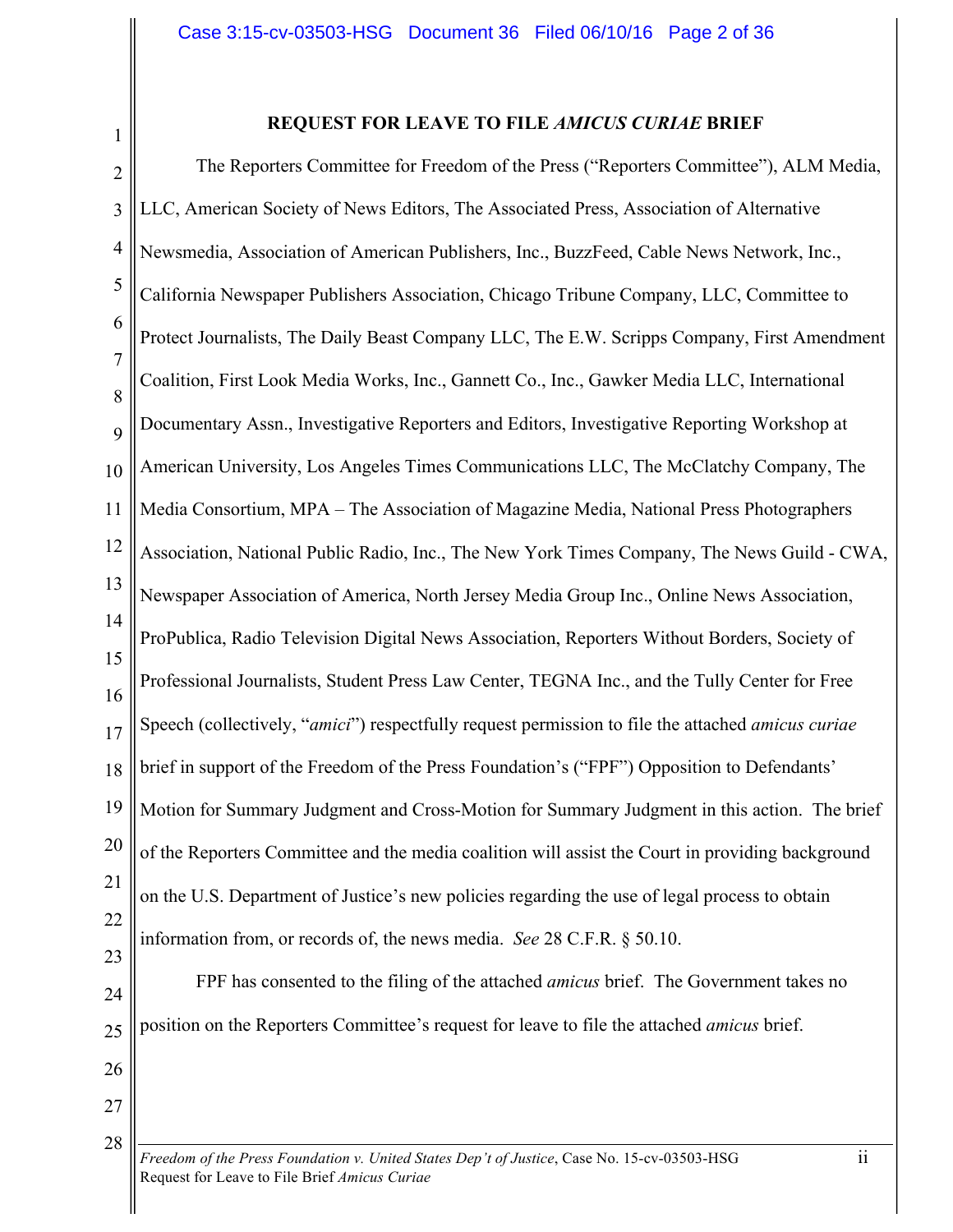1

## **IDENTITY OF AMICI**

2 3 4 5 The Reporters Committee for Freedom of the Press is an unincorporated nonprofit association of reporters and editors that works to defend the First Amendment rights and freedom of information interests of the news media. The Reporters Committee has provided assistance and research in First Amendment and Freedom of Information Act litigation since 1970.

6 7 8  $\overline{Q}$ 10 11 12 13 14 ALM Media, LLC publishes over 30 national and regional magazines and newspapers, including *The American Lawyer*, *The National Law Journal*, *New York Law Journal* and*Corporate Counsel*, as well as the website Law.com. Many of ALM's publications have long histories reporting on legal issues and serving their local legal communities. ALM's *The Recorder*, for example, has been published in northern California since 1877; *New York Law Journal* was begun a few years later, in 1888. ALM's publications have won numerous awards for their coverage of critical national and local legal stories, including many stories that have been later picked up by other national media.

15

16 17 18 19 20 21 With some 500 members, American Society of News Editors ("ASNE") is an organization that includes directing editors of daily newspapers throughout the Americas. ASNE changed its name in April 2009 to American Society of News Editors and approved broadening its membership to editors of online news providers and academic leaders. Founded in 1922 as American Society of Newspaper Editors, ASNE is active in a number of areas of interest to top editors with priorities on improving freedom of information, diversity, readership and the credibility of newspapers.

23 24 25 26 27 The Associated Press ("AP") is a news cooperative organized under the Not-for-Profit Corporation Law of New York, and owned by its 1,500 U.S. newspaper members. The AP's members and subscribers include the nation's newspapers, magazines, broadcasters, cable news services and Internet content providers. The AP operates from 300 locations in more than 100 countries. On any given day, AP's content can reach more than half of the world's population.

28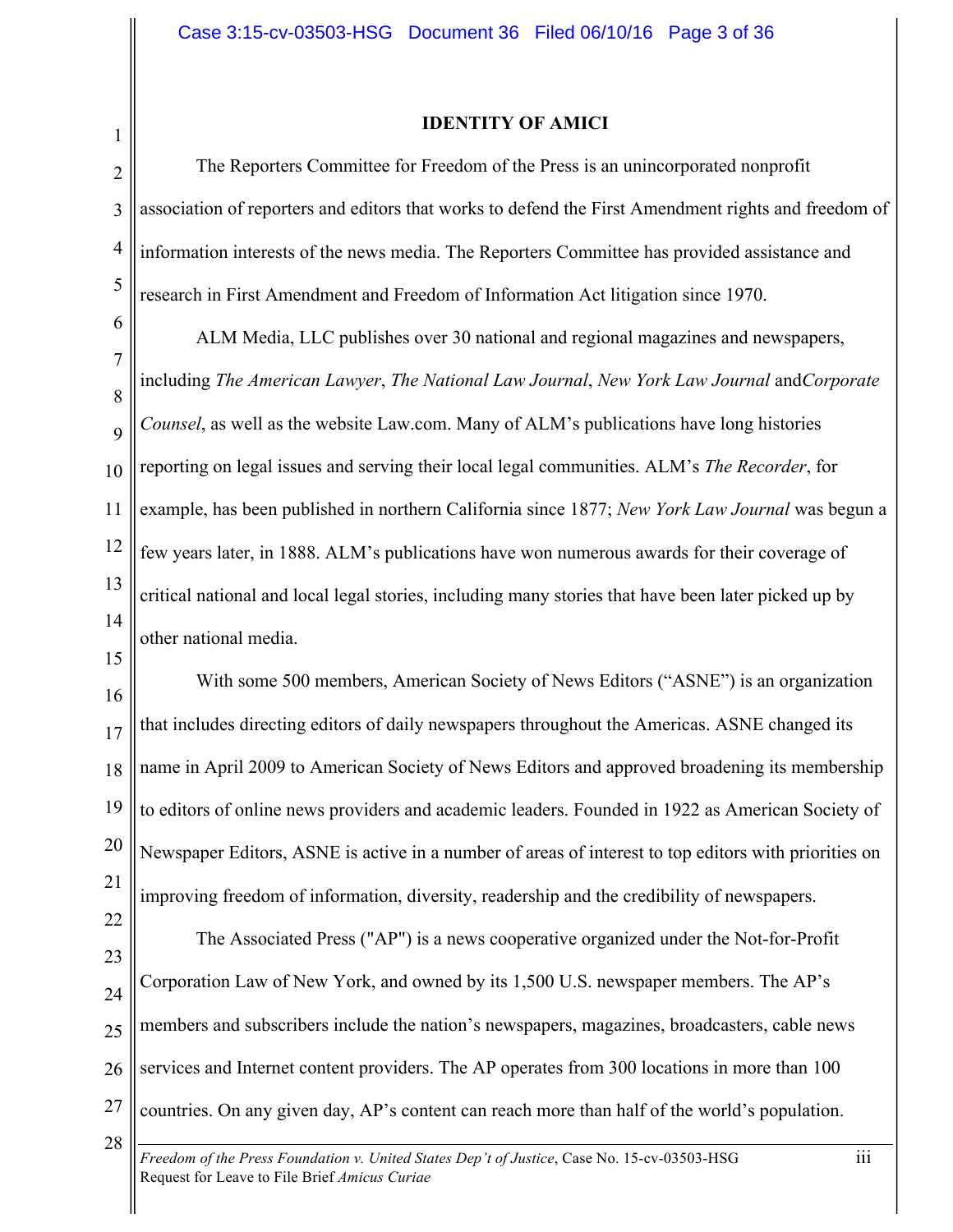#### Case 3:15-cv-03503-HSG Document 36 Filed 06/10/16 Page 4 of 36

1 2 3 4 5 Association of Alternative Newsmedia ("AAN") is a not-for-profit trade association for 130 alternative newspapers in North America, including weekly papers like The Village Voice and Washington City Paper. AAN newspapers and their websites provide an editorial alternative to the mainstream press. AAN members have a total weekly circulation of seven million and a reach of over 25 million readers.

6 7 8  $\overline{Q}$ 10 11 12 13 14 The Association of American Publishers, Inc. ("AAP") is the national trade association of the U.S. book publishing industry. AAP's members include most of the major commercial book publishers in the United States, as well as smaller and nonprofit publishers, university presses and scholarly societies. AAP members publish hardcover and paperback books in every field, educational materials for the elementary, secondary, postsecondary and professional markets, scholarly journals, computer software and electronic products and services. The Association represents an industry whose very existence depends upon the free exercise of rights guaranteed by the First Amendment.

15

16 17 18 BuzzFeed is a social news and entertainment company that provides shareable breaking news, original reporting, entertainment, and video across the social web to its global audience of more than 200 million.

19 20 21 22 23 24 25 Cable News Network, Inc. ("CNN"), a division of Turner Broadcasting System, Inc., a Time Warner Company, is the most trusted source for news and information. Its reach extends to the following: nine cable and satellite television networks; one private place-based network; two radio networks; wireless devices around the world; CNN Digital Network, the No. 1 network of news websites in the United States; CNN Newsource, the world's most extensively syndicated news service; and strategic international partnerships within both television and the digital media.

26 27 The California Newspaper Publishers Association ("CNPA") is a nonprofit trade association representing the interests of nearly 850 daily, weekly and student newspapers throughout California.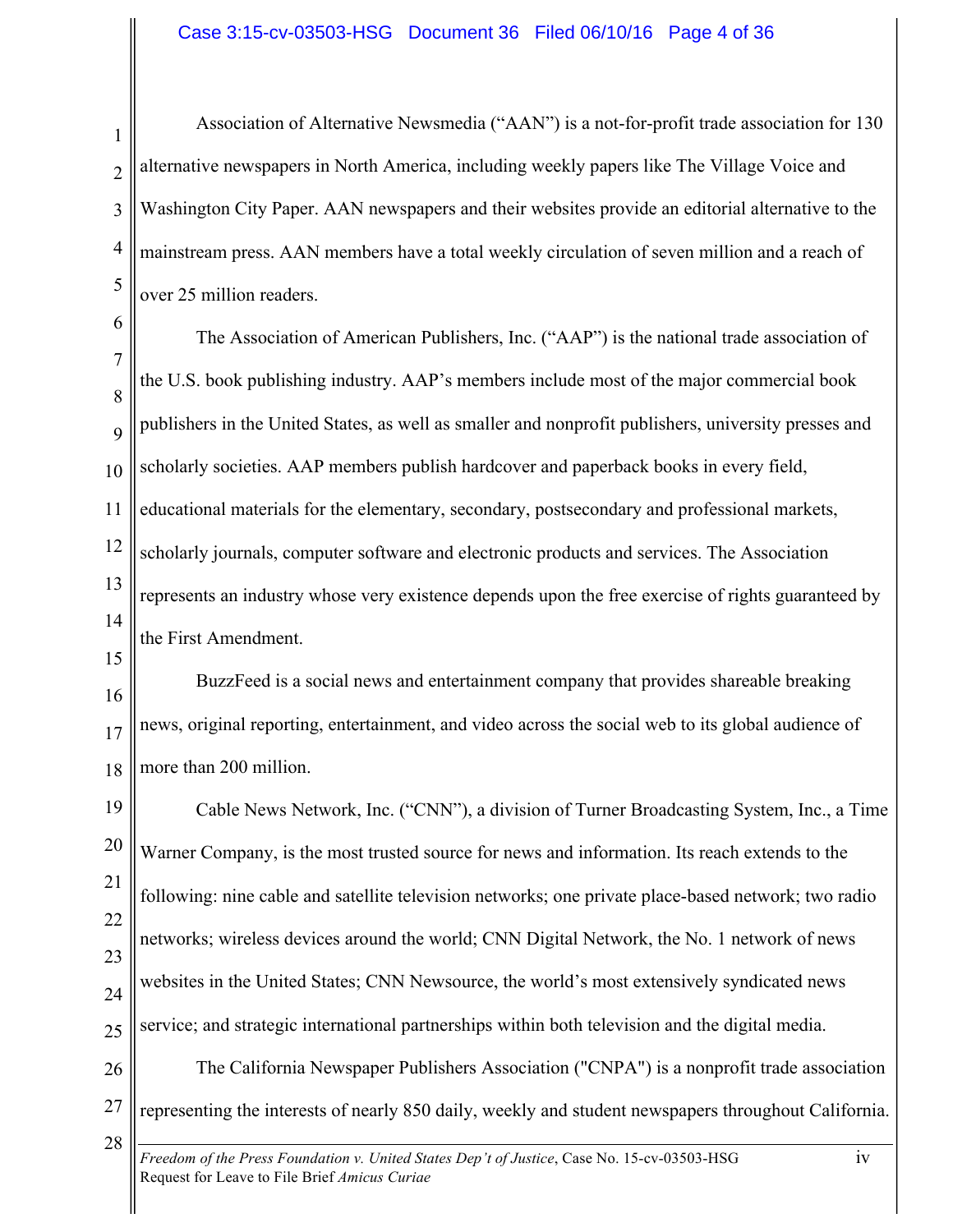1 2 3 4 5 6 For over 130 years, CNPA has worked to protect and enhance the freedom of speech guaranteed to all citizens and to the press by the First Amendment of the United States Constitution and Article 1, Section 2 of the California Constitution. CNPA has dedicated its efforts to protect the free flow of information concerning government institutions in order for newspapers to fulfill their constitutional role in our democratic society and to advance the interest of all Californians in the transparency of government operations.

7 8  $\overline{Q}$ 10 11 12 The Daily Beast was founded in 2008 as the vision of Tina Brown and IAC Chairman Barry Diller. Curated to avoid information overload, the site is dedicated to breaking news and sharp commentary. John Avlon serves as editor-in-chief of the site which regularly attracts over 20 million unique online visitors a month and is the winner of two consecutive Webby awards for 'best news' site.

- 13 14 15 16 17 18 19 20 The E.W. Scripps Company serves audiences and businesses through television, radio and digital media brands, with 33 television stations in 24 markets. Scripps also owns 34 radio stations in eight markets, as well as local and national digital journalism and information businesses, including mobile video news service Newsy and weather app developer WeatherSphere. Scripps owns and operates an award-winning investigative reporting newsroom in Washington, D.C. and serves as the long-time steward of the nation's largest, most successful and longest-running educational program, the Scripps National Spelling Bee.
- 21 22 23 24 25 26 27 First Amendment Coalition is a nonprofit public interest organization dedicated to defending free speech, free press and open government rights in order to make government, at all levels, more accountable to the people. The Coalition's mission assumes that government transparency and an informed electorate are essential to a self-governing democracy. To that end, we resist excessive government secrecy (while recognizing the need to protect legitimate state secrets) and censorship of all kinds.
	- *Freedom of the Press Foundation v. United States Dep't of Justice*, Case No. 15-cv-03503-HSG v Request for Leave to File Brief *Amicus Curiae*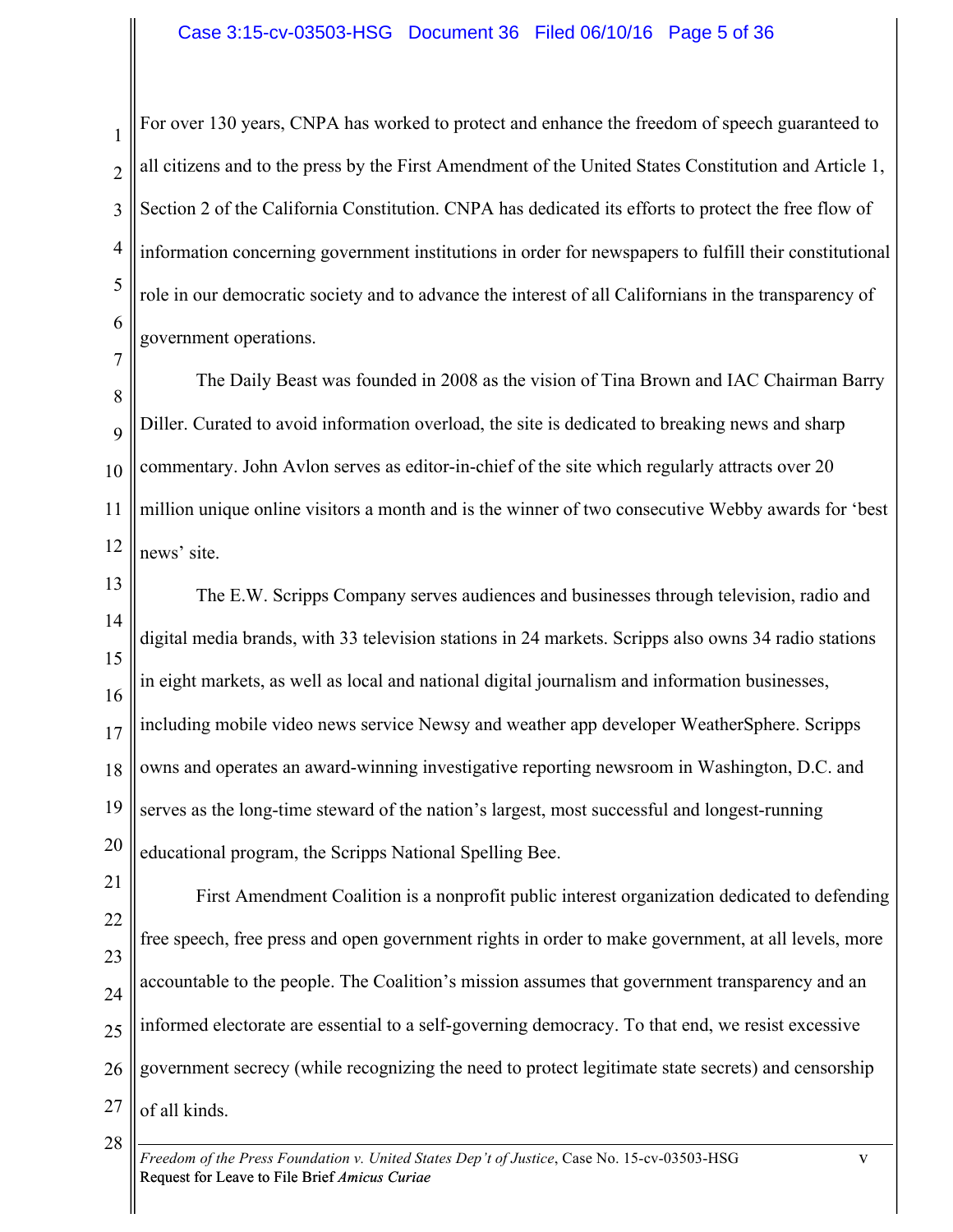First Look Media Works, Inc. is a new non-profit digital media venture that produces The Intercept, a digital magazine focused on national security reporting.

2 3

4

5

6

7

8

1

Gannett Co., Inc. is an international news and information company that publishes 108 daily newspapers in the United States and Guam, including USA TODAY. Each weekday, Gannett's newspapers are distributed to an audience of more than 8 million readers and the digital and mobile products associated with the company's publications serve online content to more than 100 million unique visitors each month.

9 10 11 12 Gawker Media LLC is the publisher of some of the web's best-loved brands and communities, including the eponymous Gawker, the gadget sensation Gizmodo, and the popular sports site Deadspin. Founded in 2002, Gawker's sites reach over 100 million readers around the world each month.

13 14 15 16 The International Documentary Association (IDA) is dedicated to building and serving the needs of a thriving documentary culture. Through its programs, the IDA provides resources, creates community, and defends rights and freedoms for documentary artists, activists, and journalists.

17 18 19 20 Investigative Reporters and Editors, Inc. is a grassroots nonprofit organization dedicated to improving the quality of investigative reporting. IRE was formed in 1975 to create a forum in which journalists throughout the world could help each other by sharing story ideas, newsgathering techniques and news sources.

21 22 23 24 25 The Investigative Reporting Workshop, a project of the School of Communication (SOC) at American University, is a nonprofit, professional newsroom. The Workshop publishes in-depth stories at investigativereportingworkshop.org about government and corporate accountability, ranging widely from the environment and health to national security and the economy.

26 27 Los Angeles Times Communications LLC and Chicago Tribune Company, LLC are two of the largest daily newspapers in the United States. Their popular news and information websites,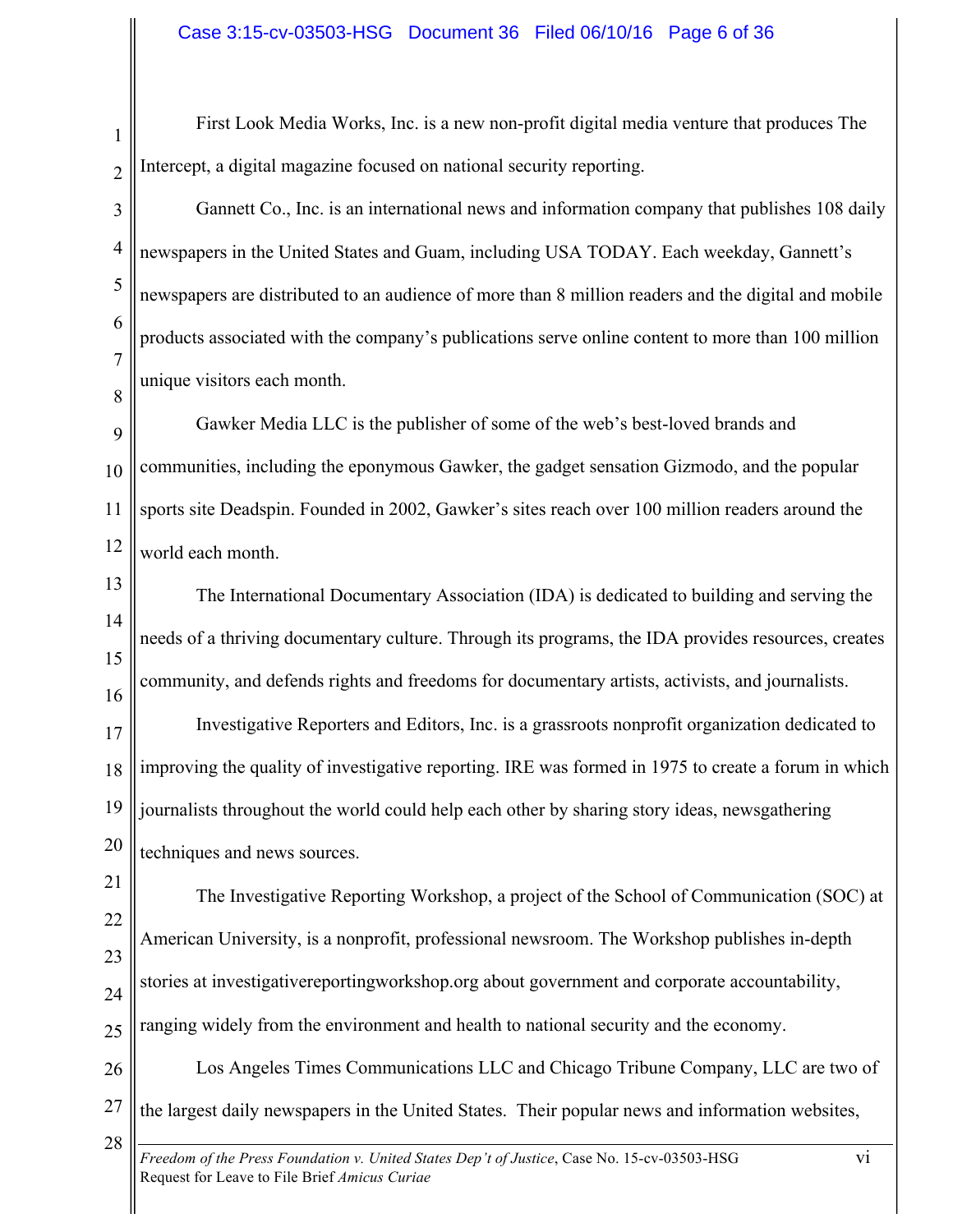# Case 3:15-cv-03503-HSG Document 36 Filed 06/10/16 Page 7 of 36

1 2 3 www.latimes.com and www.chicagotribune.com, attract national audiences. Los Angeles Times Communications LLC and Chicago Tribune Company, LLC are subsidiaries of Tribune Publishing Company.

4 5 6 7 8  $\mathbf Q$ 10 11 The McClatchy Company is a 21st century news and information leader, publisher of iconic brands such as the Miami Herald, The Kansas City Star, The Sacramento Bee, The Charlotte Observer, The (Raleigh) News and Observer, and the (Fort Worth) Star-Telegram. McClatchy operates media companies in 28 U.S. markets in 14 states, providing each of its communities with high-quality news and advertising services in a wide array of digital and print formats. McClatchy is headquartered in Sacramento, Calif., and listed on the New York Stock Exchange under the symbol MNI.

- 12 13 14 The Media Consortium is a network of the country's leading, progressive, independent media outlets. Our mission is to amplify independent media's voice, increase our collective clout, leverage our current audience and reach new ones.
- 15

22

28

16 17 18 19 MPA – The Association of Magazine Media, ("MPA") is the largest industry association for magazine publishers. The MPA, established in 1919, represents over 175 domestic magazine media companies with more than 900 magazine titles. The MPA represents the interests of weekly, monthly and quarterly publications that produce titles on topics that cover politics, religion, sports,

20 industry, and virtually every other interest, avocation or pastime enjoyed by Americans. The MPA

21 has a long history of advocating on First Amendment issues.

23 24 25 26 27 The National Press Photographers Association ("NPPA") is a 501(c)(6) non-profit organization dedicated to the advancement of visual journalism in its creation, editing and distribution. NPPA's approximately 7,000 members include television and still photographers, editors, students and representatives of businesses that serve the visual journalism industry. Since its founding in 1946, the NPPA has vigorously promoted the constitutional rights of journalists as well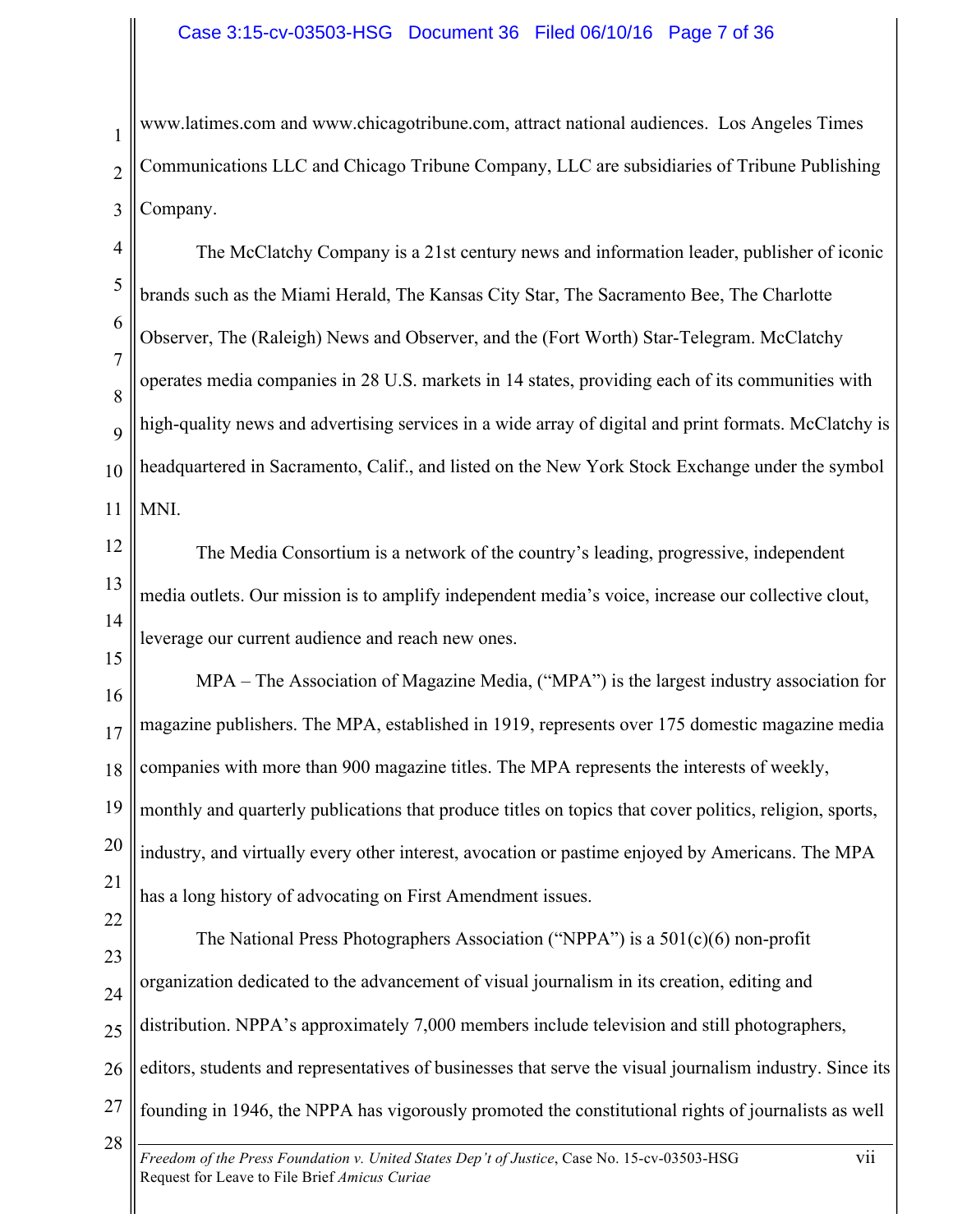### Case 3:15-cv-03503-HSG Document 36 Filed 06/10/16 Page 8 of 36

as freedom of the press in all its forms, especially as it relates to visual journalism. The submission of this brief was duly authorized by Mickey H. Osterreicher, its General Counsel.

3 4 5 6 7 8  $\overline{Q}$ 10 11 National Public Radio, Inc. (NPR) is an award-winning producer and distributor of noncommercial news, information, and cultural programming. A privately supported, not-for-profit membership organization, NPR serves an audience of more than 26 million listeners each week via more than 1000 noncommercial, independently operated radio stations, licensed to more than 260 NPR Members and numerous other NPR-affiliated entities. In addition, NPR is reaching an expanding audience via its digital properties, including NPR.org and NPR's applications, which see more than 30 million unique visitors each month. National Public Radio, Inc. has no parent company and issues no stock.

12

1

2

13 The New York Times Company is the publisher of *The New York Times* and *The International Times*, and operates the news website nytimes.com.

14 15 16 17 18 19 20 The News Guild – CWA is a labor organization representing more than 30,000 employees of newspapers, newsmagazines, news services and related media enterprises. Guild representation comprises, in the main, the advertising, business, circulation, editorial, maintenance and related departments of these media outlets. The News Guild is a sector of the Communications Workers of America. CWA is America's largest communications and media union, representing over 700,000 men and women in both private and public sectors.

21 22 23 24 25 26 27 Newspaper Association of America ("NAA") is a nonprofit organization representing the interests of more than 2,000 newspapers in the United States and Canada. NAA members account for nearly 90% of the daily newspaper circulation in the United States and a wide range of non-daily newspapers. The Association focuses on the major issues that affect today's newspaper industry, including protecting the ability of the media to provide the public with news and information on matters of public concern.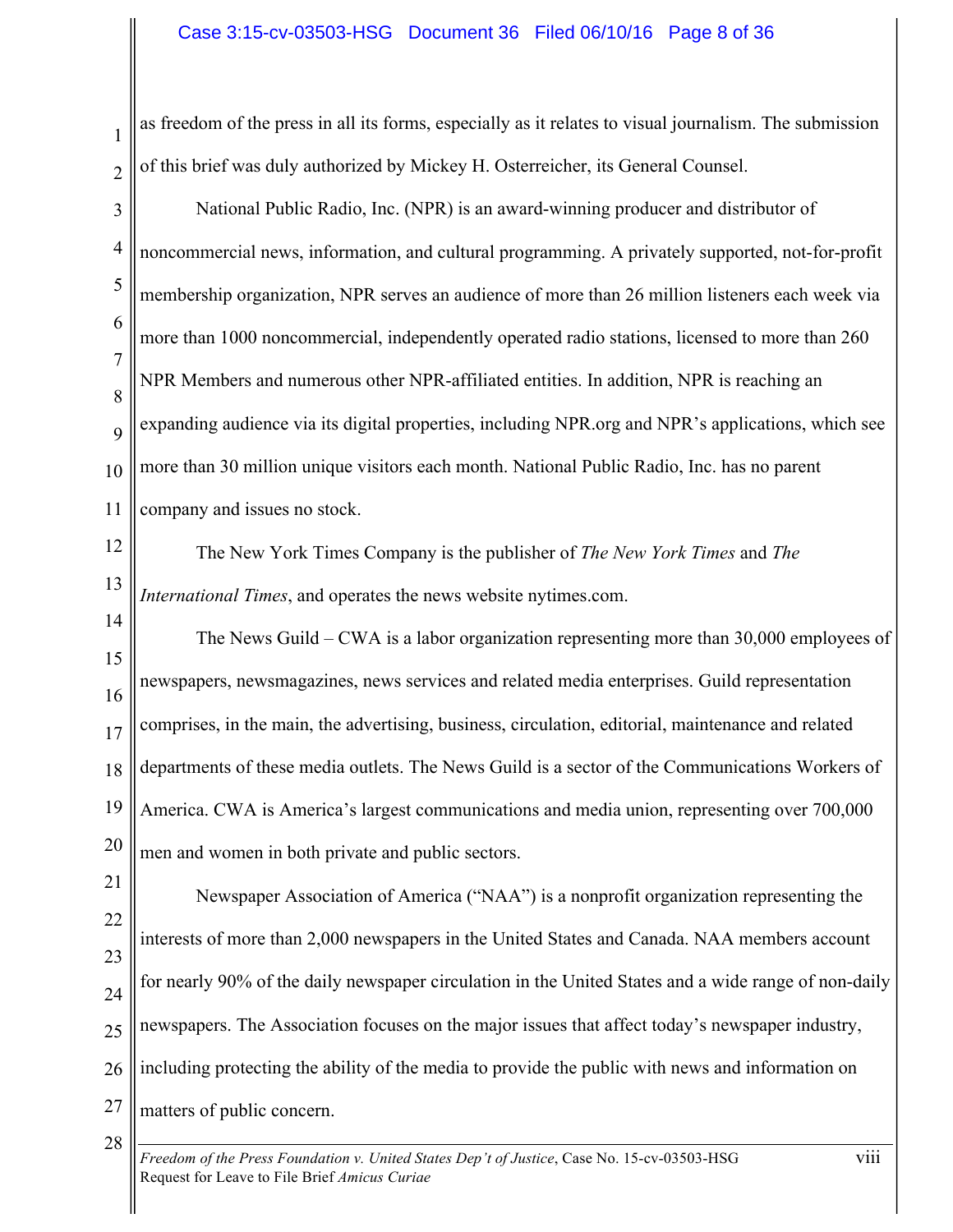1 2 3 4 5 6 7 8  $\overline{Q}$ North Jersey Media Group Inc. ("NJMG") is an independent, family-owned printing and publishing company, parent of two daily newspapers serving the residents of northern New Jersey: *The Record* (Bergen County), the state's second-largest newspaper, and the *Herald News* (Passaic County). NJMG also publishes more than 40 community newspapers serving towns across five counties and a family of glossy magazines, including (201) Magazine, Bergen County's premiere magazine. All of the newspapers contribute breaking news, features, columns and local information to NorthJersey.com. The company also owns and publishes Bergen.com showcasing the people, places and events of Bergen County.

10 11 12 13 14 15 16 17 18 Online News Association ("ONA") is the world's largest association of online journalists. ONA's mission is to inspire innovation and excellence among journalists to better serve the public. ONA's more than 2,000 members include news writers, producers, designers, editors, bloggers, technologists, photographers, academics, students and others who produce news for the Internet or other digital delivery systems. ONA hosts the annual Online News Association conference and administers the Online Journalism Awards. ONA is dedicated to advancing the interests of digital journalists and the public generally by encouraging editorial integrity and independence, journalistic excellence and freedom of expression and access.

19 20 21 22 23 24 25 26 ProPublica is an independent, nonprofit newsroom that produces investigative journalism in the public interest. In 2010, it was the first online news organization to win a Pulitzer Prize. In 2011, ProPublica won its second Pulitzer, the first ever awarded to a body of work that did not appear in print. This year, ProPublica was awarded its third Pulitzer. In 2014, ProPublica won a MacArthur Award for Creative and Effective Leadership. ProPublica is supported primarily by philanthropy and offers its articles for republication, both through its website, propublica.org, and directly to leading news organizations selected for maximum impact.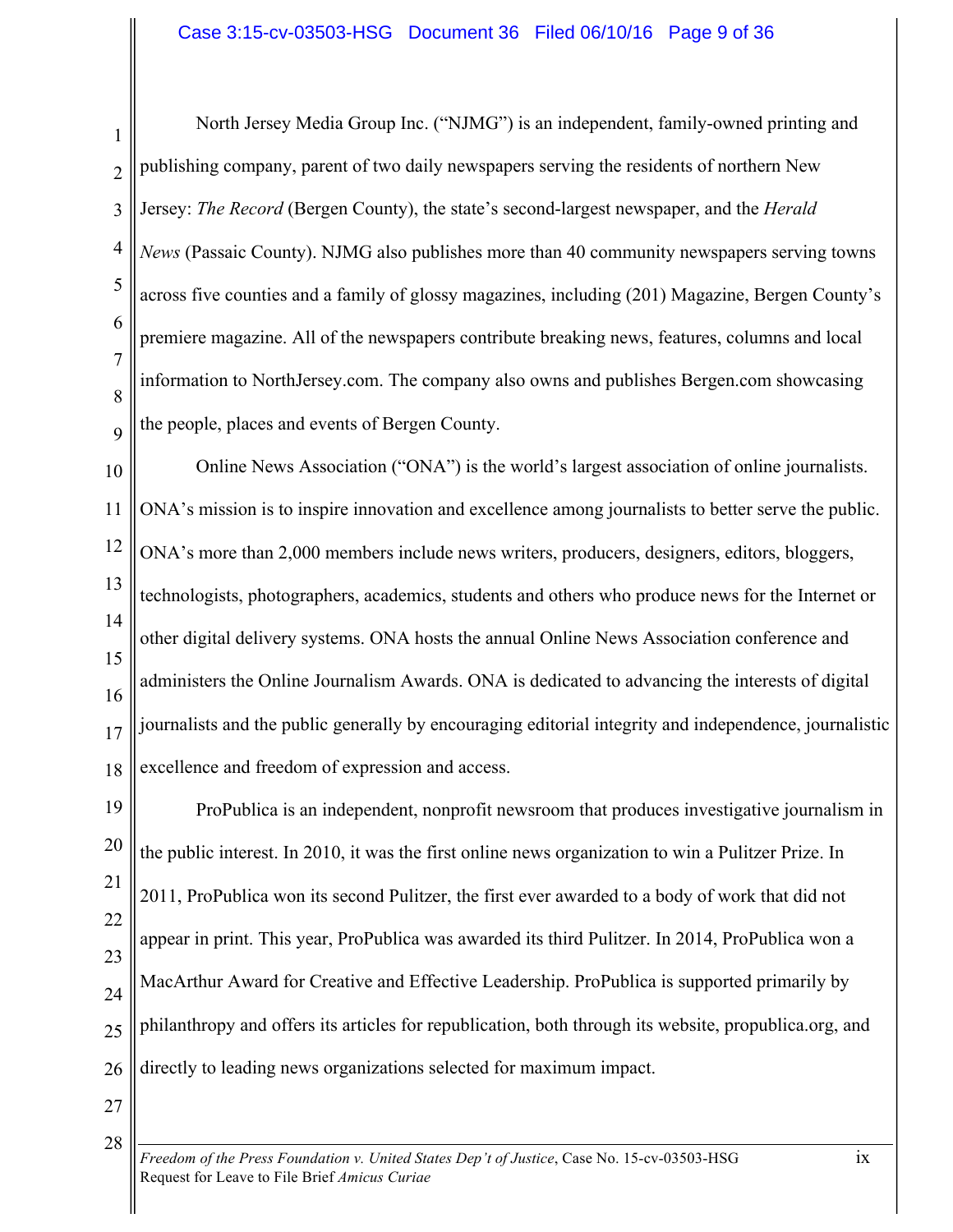1 2 3 4 5 Radio Television Digital News Association ("RTDNA") is the world's largest and only professional organization devoted exclusively to electronic journalism. RTDNA is made up of news directors, news associates, educators and students in radio, television, cable and electronic media in more than 30 countries. RTDNA is committed to encouraging excellence in the electronic journalism industry and upholding First Amendment freedoms.

6 7 8 9 10 Reporters Without Borders has been fighting censorship and supporting and protecting journalists since 1985. Activities are carried out on five continents through its network of over 150 correspondents, its national sections, and its close collaboration with local and regional press freedom groups. Reporters Without Borders currently has 10 offices and sections worldwide.

11 12 13 14 15 16 17 Society of Professional Journalists ("SPJ") is dedicated to improving and protecting journalism. It is the nation's largest and most broad-based journalism organization, dedicated to encouraging the free practice of journalism and stimulating high standards of ethical behavior. Founded in 1909 as Sigma Delta Chi, SPJ promotes the free flow of information vital to a wellinformed citizenry, works to inspire and educate the next generation of journalists and protects First Amendment guarantees of freedom of speech and press.

18 19 20 21 22 23 24 Student Press Law Center ("SPLC") is a nonprofit, nonpartisan organization which, since 1974, has been the nation's only legal assistance agency devoted exclusively to educating high school and college journalists about the rights and responsibilities embodied in the First Amendment to the Constitution of the United States. SPLC provides free legal assistance, information and educational materials for student journalists on a variety of legal topics. TEGNA Inc. owns or services (through shared service agreements or other similar

25 agreements) 46 television stations in 38 markets.

27

28

26

*Freedom of the Press Foundation v. United States Dep't of Justice*, Case No. 15-cv-03503-HSG x Request for Leave to File Brief *Amicus Curiae*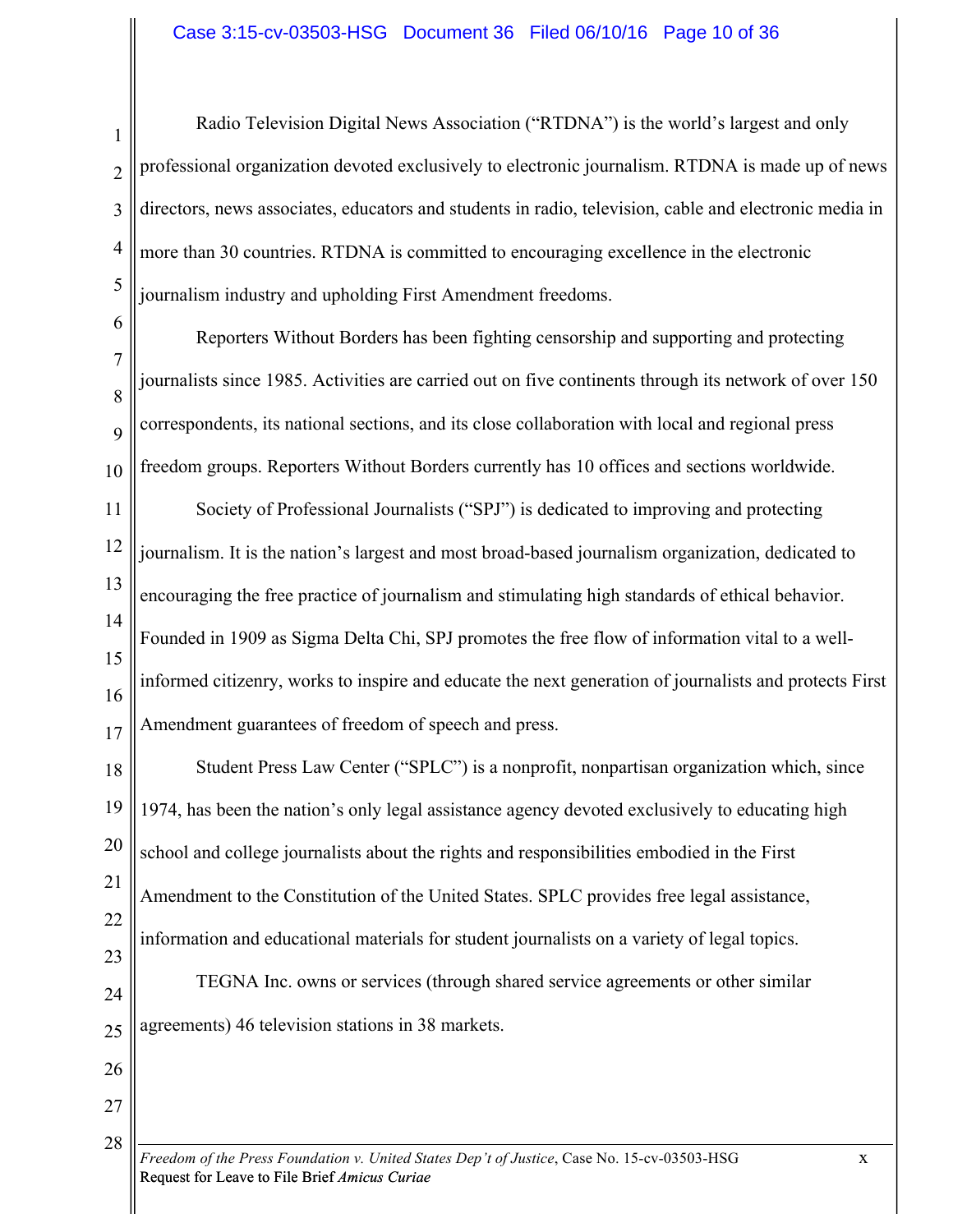1 2 3 The Tully Center for Free Speech began in Fall, 2006, at Syracuse University's S.I. Newhouse School of Public Communications, one of the nation's premier schools of mass communications.

4

 $\parallel$ 

# **INTEREST OF AMICI**

| 5                   | As members and representatives of the news media, <i>amici</i> have a strong interest in                                                           |  |
|---------------------|----------------------------------------------------------------------------------------------------------------------------------------------------|--|
| 6<br>$\overline{7}$ | understanding the rules and procedures that the Federal Bureau of Investigation ("FBI") observes                                                   |  |
| 8                   | when it uses NSLs, exigent letters, and other forms of legal process to obtain reporters'                                                          |  |
| 9                   | communications records. The perspective and arguments of <i>amici</i> can assist the Court in ruling on                                            |  |
| 10                  | the cross-motions for summary judgment by providing additional information and analysis                                                            |  |
| 11                  | regarding the need for the news media and the public to have access to the FBI's rules regarding                                                   |  |
| 12                  | these processes. This issue, which is not fully addressed in the parties' briefs, is of critical                                                   |  |
| 13                  | importance and will inform this Court's decision on the Government's Motion.                                                                       |  |
| 14                  | For these reasons, <i>amici</i> respectfully request leave to file the attached brief as <i>amicus curiae</i>                                      |  |
| 15<br>16            | in support of Plaintiff's motion for summary judgment.                                                                                             |  |
| 17                  | Dated: June 10, 2016<br>Respectfully submitted,                                                                                                    |  |
| 18                  |                                                                                                                                                    |  |
| 19                  | /s/Katie Townsend<br>Katie Townsend                                                                                                                |  |
| 20                  | Counsel of Record for Amici Curiae<br>THE REPORTERS COMMITTEE FOR                                                                                  |  |
| 21                  | <b>FREEDOM OF THE PRESS</b>                                                                                                                        |  |
| 22                  |                                                                                                                                                    |  |
| 23                  |                                                                                                                                                    |  |
| 24                  |                                                                                                                                                    |  |
| 25<br>26            |                                                                                                                                                    |  |
| 27                  |                                                                                                                                                    |  |
| 28                  |                                                                                                                                                    |  |
|                     | Freedom of the Press Foundation v. United States Dep't of Justice, Case No. 15-cv-03503-HSG<br>xi<br>Request for Leave to File Brief Amicus Curiae |  |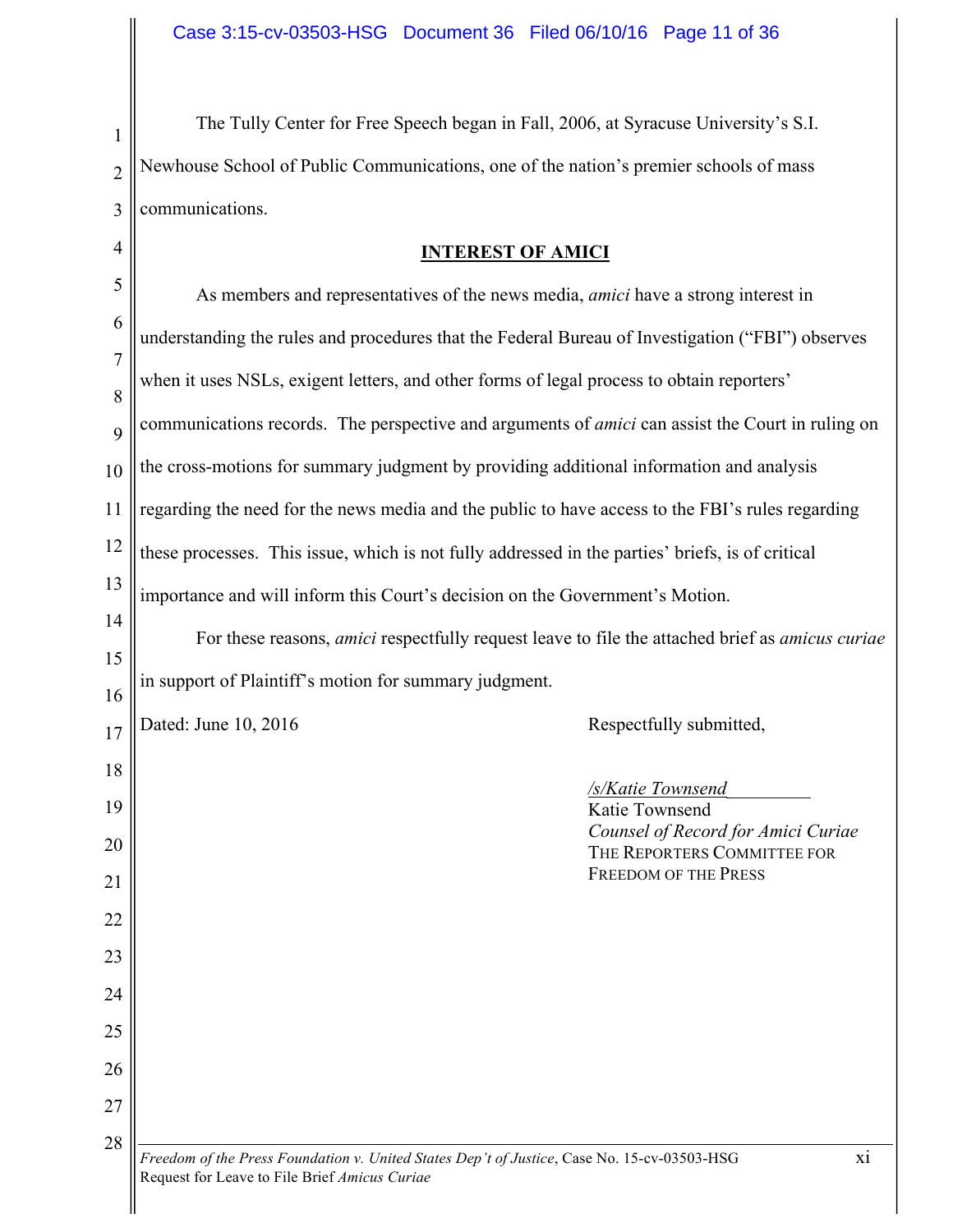|                | Case 3:15-cv-03503-HSG Document 36 Filed 06/10/16 Page 12 of 36                                                                                                                                                                 |                                                                             |
|----------------|---------------------------------------------------------------------------------------------------------------------------------------------------------------------------------------------------------------------------------|-----------------------------------------------------------------------------|
|                |                                                                                                                                                                                                                                 |                                                                             |
| 1              | KATIE TOWNSEND (SBN 254321)<br>ktownsend@rcfp.org                                                                                                                                                                               |                                                                             |
| $\overline{2}$ | THE REPORTERS COMMITTEE FOR<br><b>FREEDOM OF THE PRESS</b><br>1156 15 <sup>th</sup> Street NW, Suite 1250<br>Washington, D.C. 20005<br>Telephone: 202.795.9300<br>Facsimile: 202.795.9310<br>Counsel of Record for Amici Curiae |                                                                             |
| 3              |                                                                                                                                                                                                                                 |                                                                             |
| 4              |                                                                                                                                                                                                                                 |                                                                             |
| 5              |                                                                                                                                                                                                                                 |                                                                             |
| 6              |                                                                                                                                                                                                                                 |                                                                             |
| $\overline{7}$ |                                                                                                                                                                                                                                 |                                                                             |
| 8              |                                                                                                                                                                                                                                 |                                                                             |
| 9              |                                                                                                                                                                                                                                 | IN THE UNITED STATES DISTRICT COURT                                         |
| 10             |                                                                                                                                                                                                                                 | FOR THE NORTHERN DISTRICT OF CALIFORNIA                                     |
| 11             |                                                                                                                                                                                                                                 | <b>SAN FRANCISCO DIVISION</b>                                               |
| 12             | <b>FREEDOM OF THE PRESS</b>                                                                                                                                                                                                     | CASE NO. 15-cv-03503-HSG                                                    |
| 13             | FOUNDATION,                                                                                                                                                                                                                     |                                                                             |
|                |                                                                                                                                                                                                                                 | <b>BRIEF AMICUS CURIAE OF THE</b><br><b>REPORTERS COMMITTEE FOR</b>         |
| 14             | Plaintiff,                                                                                                                                                                                                                      |                                                                             |
| 15             | V.                                                                                                                                                                                                                              | <b>FREEDOM OF THE PRESS AND 37</b><br><b>MEDIA ORGANIZATIONS IN SUPPORT</b> |
| 16             |                                                                                                                                                                                                                                 | OF PLAINTIFF'S OPPOSITION TO                                                |
| 17             | UNITED STATES DEPARTMENT OF<br><b>JUSTICE,</b>                                                                                                                                                                                  | <b>DEFENDANT'S MOTION FOR</b><br><b>SUMMARY JUDGMENT</b>                    |
| 18             |                                                                                                                                                                                                                                 | Date: August 18, 2016                                                       |
| 19             | Defendant.                                                                                                                                                                                                                      | Time: 2:00 p.m.<br>Courtroom 10, 19th Floor                                 |
| 20             |                                                                                                                                                                                                                                 | Hon. Haywood S. Gilliam Jr.                                                 |
| 21             |                                                                                                                                                                                                                                 |                                                                             |
| 22             |                                                                                                                                                                                                                                 |                                                                             |
| 23             |                                                                                                                                                                                                                                 |                                                                             |
| 24             |                                                                                                                                                                                                                                 |                                                                             |
| 25             |                                                                                                                                                                                                                                 |                                                                             |
| 26             |                                                                                                                                                                                                                                 |                                                                             |
| 27             |                                                                                                                                                                                                                                 |                                                                             |
| 28             | Freedom of the Press Foundation v. United States Dep't of Justice, Case No. 15-cv-03503-HSG                                                                                                                                     |                                                                             |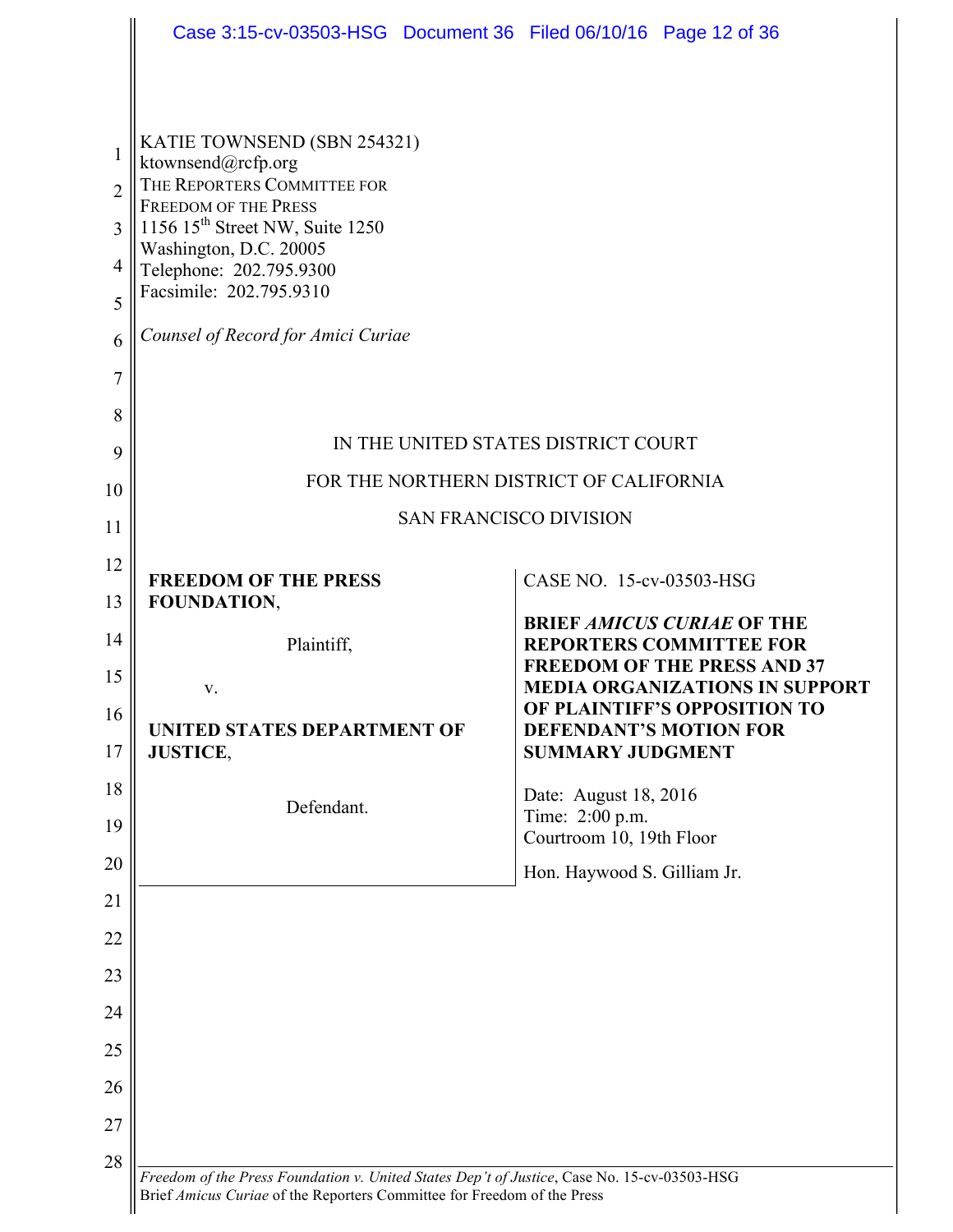|                | Case 3:15-cv-03503-HSG Document 36 Filed 06/10/16 Page 13 of 36                                                                                                                                    |  |  |
|----------------|----------------------------------------------------------------------------------------------------------------------------------------------------------------------------------------------------|--|--|
|                |                                                                                                                                                                                                    |  |  |
| 1              | <b>TABLE OF CONTENTS</b>                                                                                                                                                                           |  |  |
| $\overline{2}$ |                                                                                                                                                                                                    |  |  |
| 3              |                                                                                                                                                                                                    |  |  |
| 4              |                                                                                                                                                                                                    |  |  |
| 5              |                                                                                                                                                                                                    |  |  |
| 6              |                                                                                                                                                                                                    |  |  |
| 7              | The manner in which the FBI uses legal process to obtain journalists' toll billing records is<br>I.                                                                                                |  |  |
| 8              | The FBI's use of NSLs and exigent letters to obtain journalists' toll billing records is a<br>П.                                                                                                   |  |  |
| 9              | NSLs, and the secrecy surrounding them, imperil the confidential relationship between<br>A.                                                                                                        |  |  |
| 10             |                                                                                                                                                                                                    |  |  |
| 11             | The FBI has previously disregarded regulatory protections for the press by using<br><b>B.</b>                                                                                                      |  |  |
| 12             |                                                                                                                                                                                                    |  |  |
| 13             |                                                                                                                                                                                                    |  |  |
| 14             |                                                                                                                                                                                                    |  |  |
| 15             |                                                                                                                                                                                                    |  |  |
| 16             |                                                                                                                                                                                                    |  |  |
| 17             |                                                                                                                                                                                                    |  |  |
| 18             |                                                                                                                                                                                                    |  |  |
| 19             |                                                                                                                                                                                                    |  |  |
| 20             |                                                                                                                                                                                                    |  |  |
| 21             |                                                                                                                                                                                                    |  |  |
| 22             |                                                                                                                                                                                                    |  |  |
| 23             |                                                                                                                                                                                                    |  |  |
| 24             |                                                                                                                                                                                                    |  |  |
| 25             |                                                                                                                                                                                                    |  |  |
| 26             |                                                                                                                                                                                                    |  |  |
| 27             |                                                                                                                                                                                                    |  |  |
| 28             |                                                                                                                                                                                                    |  |  |
|                | $\overline{\textbf{ii}}$<br>Freedom of the Press Foundation v. United States Dep't of Justice, Case No. 15-cv-03503-HSG<br>Brief Amicus Curiae of the Reporters Committee for Freedom of the Press |  |  |

 $\overline{\phantom{a}}$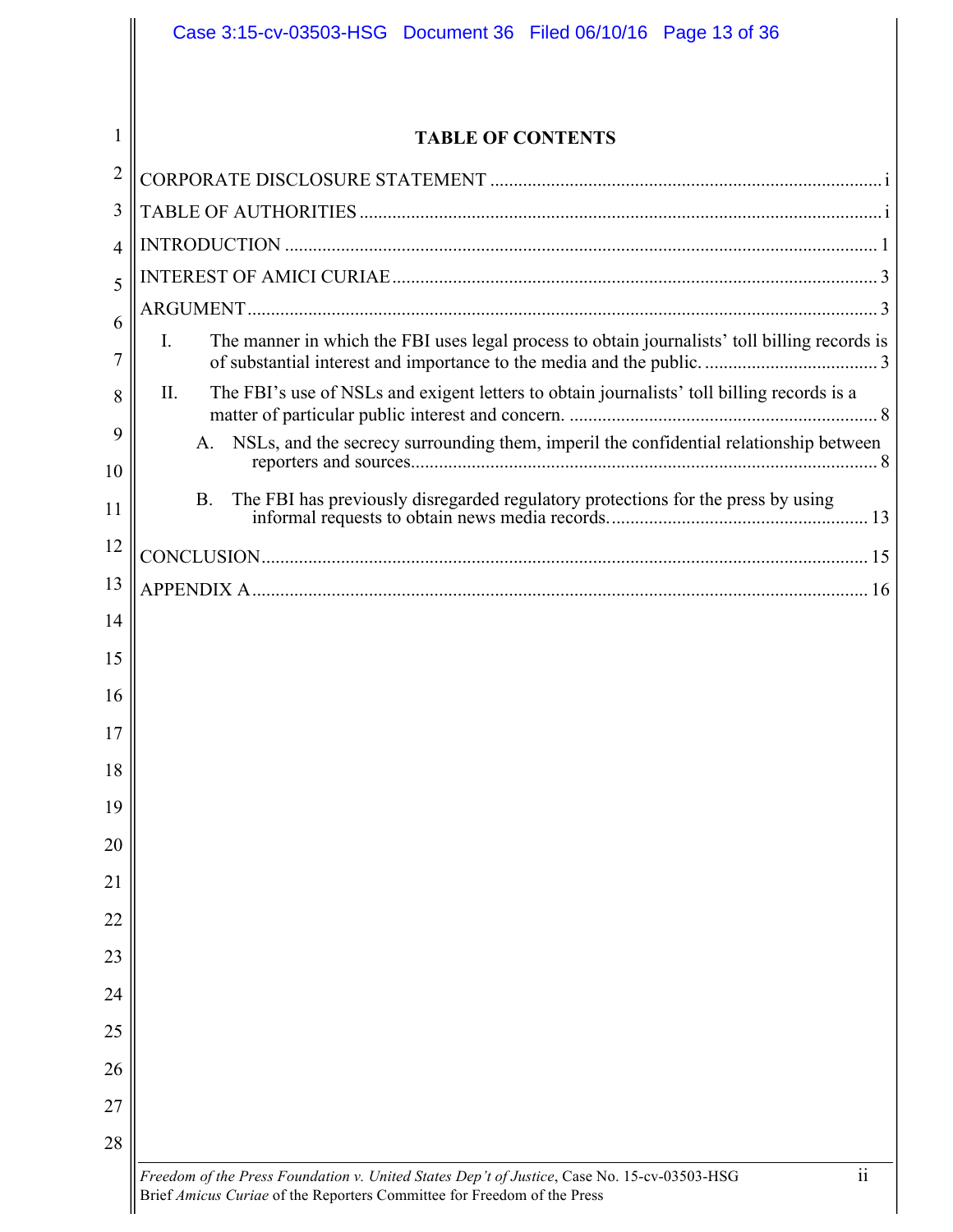Ш

| $\mathbf{1}$   | <b>CORPORATE DISCLOSURE STATEMENT</b>                                                                       |  |  |
|----------------|-------------------------------------------------------------------------------------------------------------|--|--|
| $\overline{2}$ | The Reporters Committee for Freedom of the Press is an unincorporated association of                        |  |  |
| 3              | reporters and editors with no parent corporation and no stock.                                              |  |  |
| $\overline{4}$ | ALM Media, LLC is privately owned, and no publicly held corporation owns 10% or more                        |  |  |
| 5              | of its stock.                                                                                               |  |  |
| 6              | American Society of News Editors is a private, non-stock corporation that has no parent.                    |  |  |
| 7              | The Associated Press is a global news agency organized as a mutual news cooperative under                   |  |  |
| 8              | the New York Not-For-Profit Corporation law. It is not publicly traded.                                     |  |  |
| 9              | Association of Alternative Newsmedia has no parent corporation and does not issue any                       |  |  |
| 10             |                                                                                                             |  |  |
| 11             | stock.                                                                                                      |  |  |
| 12             | The Association of American Publishers, Inc. is a nonprofit organization that has no parent                 |  |  |
| 13             | and issues no stock.                                                                                        |  |  |
| 14             | BuzzFeed Inc. is a privately owned company, with no public companies that own 10% or                        |  |  |
| 15             | more of its stock.                                                                                          |  |  |
| 16             | Cable News Network, Inc. is a wholly owned subsidiary of Turner Broadcasting System,                        |  |  |
| 17<br>18       | Inc., which itself is a wholly owned subsidiary of Time Warner Inc., a publicly traded corporation.         |  |  |
| 19             | California Newspaper Publishers Association is a mutual benefit corporation organized                       |  |  |
| 20             | under state law for the purpose of promoting and preserving the newspaper industry in California.           |  |  |
| 21             | The Daily Beast Company LLC is owned by IAC/InterActiveCorp, a publicly traded                              |  |  |
| 22             | company, and the Sidney Harman Trust, with IAC holding a controlling interest.                              |  |  |
| 23             | The E.W. Scripps Company is a publicly traded company with no parent company. No                            |  |  |
| 24             |                                                                                                             |  |  |
| 25             | individual stockholder owns more than 10% of its stock.                                                     |  |  |
| 26             | First Amendment Coalition is a nonprofit organization with no parent company. It issues no                  |  |  |
| 27             | stock and does not own any of the party's or amicus' stock.                                                 |  |  |
| 28             |                                                                                                             |  |  |
|                | Freedom of the Press Foundation v. United States Dep't of Justice, Case No. 15-cv-03503-HSG<br>$\mathbf{1}$ |  |  |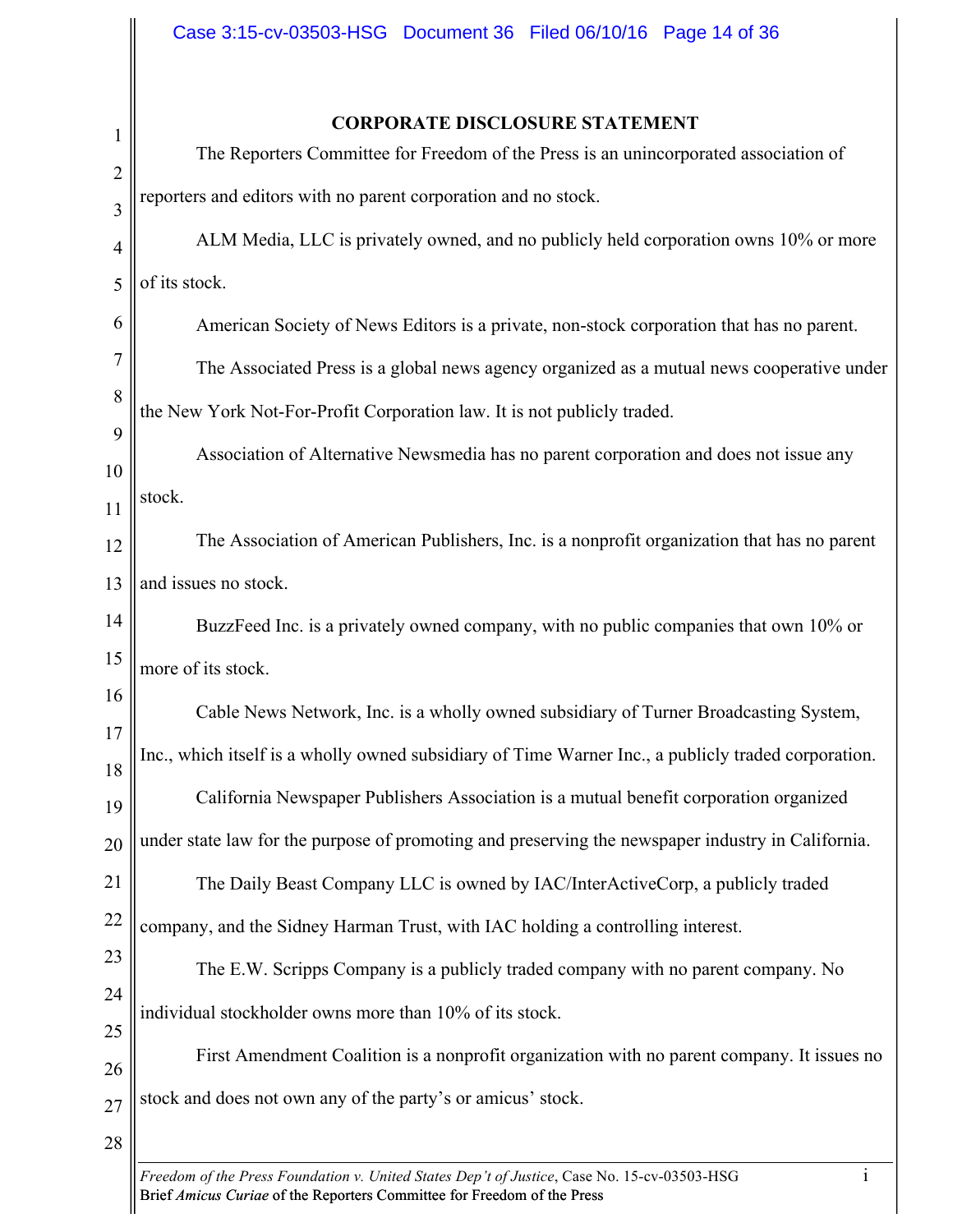1 2 3 First Look Media Works, Inc. is a non-profit non-stock corporation organized under the laws of Delaware. No publicly-held corporation holds an interest of 10% or more in First Look Media Works, Inc.

4 5 Gannett Co., Inc. is a publicly traded company and has no affiliates or subsidiaries that are publicly owned. No publicly held company holds 10% or more of its stock.

6 7 8 9 10 Gawker Media LLC is privately held and wholly owned by privately held Gawker Media Group, Inc. No publicly held corporation holds an interest of 10% or more in Gawker Media LLC. The International Documentary Association is an non-for-profit organization with no parent corporation and no stock.

11 12 13 14 15 Investigative Reporters & Editors (IRE) is an independent, 501c3 nonprofit organization that provides resources and training for journalists. IRE has no parent company and does not sell stock. The Investigative Reporting Workshop is a privately funded, nonprofit news organization affiliated with the American University School of Communication in Washington. It issues no stock.

17 18 19 20 21 Los Angeles Times Communications LLC and Chicago Tribune Company, LLC are subsidiaries of Tribune Publishing Company. Tribune Publishing Company is publicly held. Merrick Media, LLC, Nant Capital, LLC, Oaktree Capital Management, L.P., and Primecap Management Company each own 10 percent or more of Tribune Publishing Company's stock.

22 23 24 The McClatchy Company is publicly traded on the New York Stock Exchange under the ticker symbol MNI. Contrarius Investment Management Limited owns 10% or more of the common stock of The McClatchy Company.

25

16

The Media Consortium has no parent corporation and no stock.

26 27 MPA – The Association of Magazine Media has no parent companies, and no publicly held company owns more than 10% of its stock.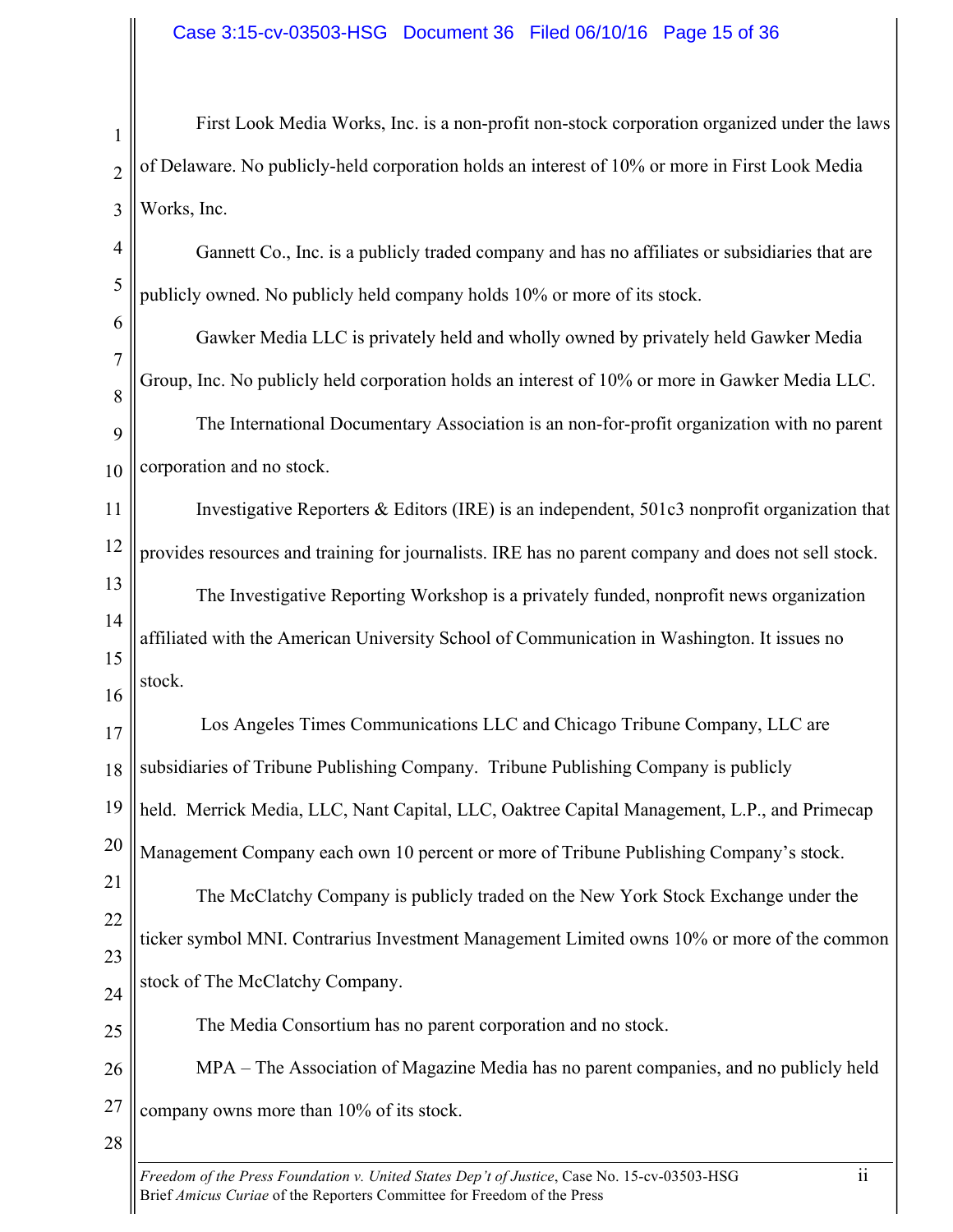# Case 3:15-cv-03503-HSG Document 36 Filed 06/10/16 Page 16 of 36

| $\mathbf{1}$   | National Press Photographers Association is a $501(c)(6)$ nonprofit organization with no        |
|----------------|-------------------------------------------------------------------------------------------------|
| $\overline{2}$ | parent company. It issues no stock and does not own any of the party's or amicus' stock.        |
| 3              | National Public Radio, Inc. is a privately supported, not-for-profit membership organization    |
| $\overline{4}$ | that has no parent company and issues no stock.                                                 |
| 5              | The New York Times Company is a publicly traded company and has no affiliates or                |
| 6              | subsidiaries that are publicly owned. No publicly held company owns 10% or more of its stock.   |
| $\overline{7}$ | The News Guild – CWA is an unincorporated association. It has no parent and issues no           |
| 8<br>9         | stock.                                                                                          |
| 10             | Newspaper Association of America is a nonprofit, non-stock corporation organized under          |
| 11             | the laws of the commonwealth of Virginia. It has no parent company.                             |
| 12             | North Jersey Media Group Inc. is a privately held company owned solely by Macromedia            |
| 13             | Incorporated, also a privately held company.                                                    |
| 14             | Online News Association is a not-for-profit organization. It has no parent corporation, and     |
| 15<br>16       | no publicly traded corporation owns 10% or more of its stock.                                   |
| 17             | Pro Publica, Inc. ("ProPublica") is a Delaware nonprofit corporation that is tax-exempt         |
| 18             | under section 501(c)(3) of the Internal Revenue Code. It has no statutory members and no stock. |
| 19             | Radio Television Digital News Association is a nonprofit organization that has no parent        |
| 20             | company and issues no stock.                                                                    |
| 21             | Reporters Without Borders is a nonprofit association with no parent corporation.                |
| 22             | Society of Professional Journalists is a non-stock corporation with no parent company.          |
| 23             | Student Press Law Center is a $501(c)(3)$ not-for-profit corporation that has no parent and     |
| 24<br>25       | issues no stock.                                                                                |
| 26             | TEGNA Inc. has no parent company, and no publicly-held company has a 10% or greater             |
| 27             | ownership interest in TEGNA, Inc.                                                               |
| 28             |                                                                                                 |
|                |                                                                                                 |

*Freedom of the Press Foundation v. United States Dep't of Justice*, Case No. 15-cv-03503-HSG iii Brief *Amicus Curiae* of the Reporters Committee for Freedom of the Press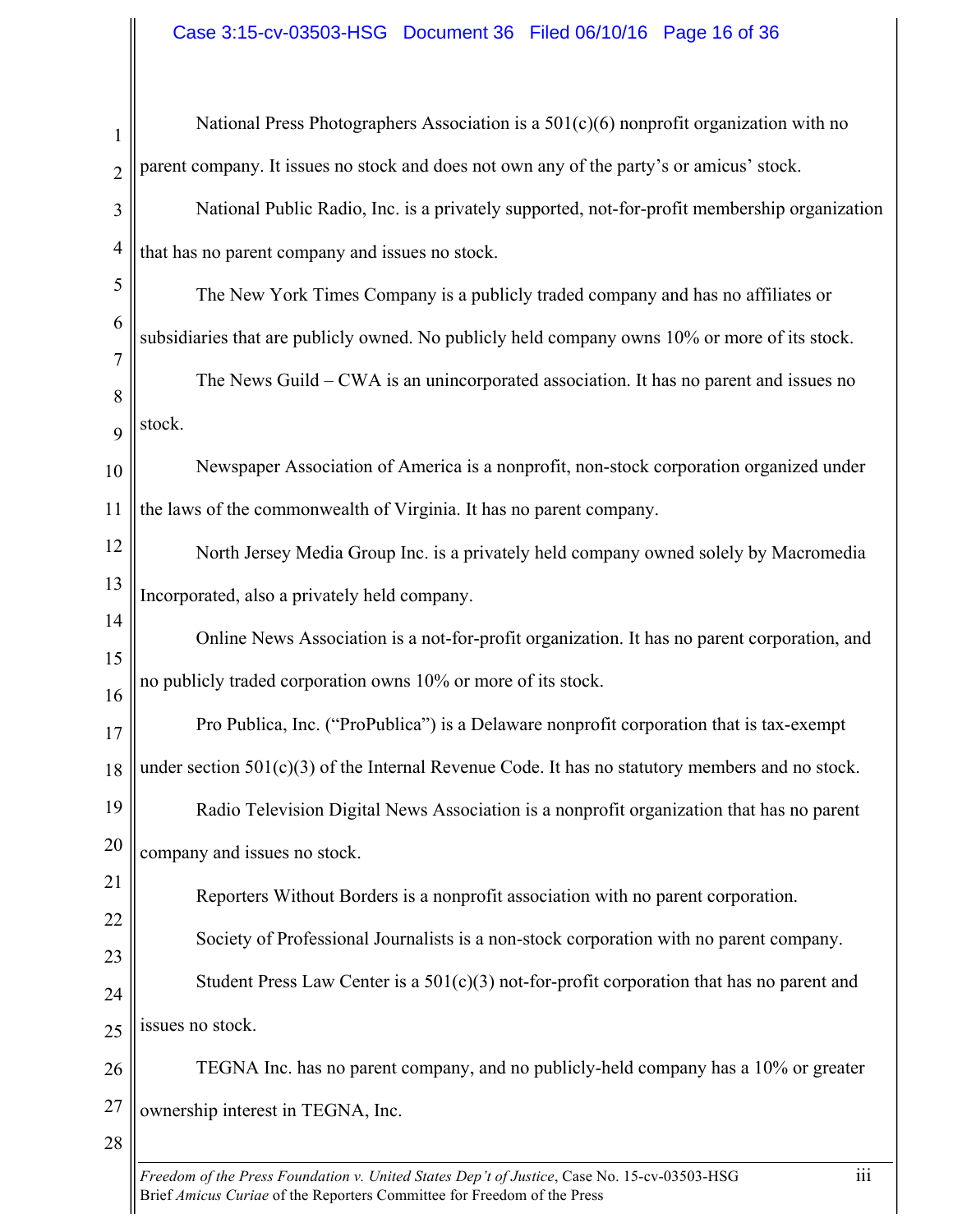|                | Case 3:15-cv-03503-HSG Document 36 Filed 06/10/16 Page 17 of 36                                   |
|----------------|---------------------------------------------------------------------------------------------------|
|                | The Tully Center for Free Speech is a subsidiary of Syracuse University.                          |
| $\mathbf{1}$   |                                                                                                   |
| $\overline{2}$ |                                                                                                   |
| 3              |                                                                                                   |
| $\overline{4}$ |                                                                                                   |
| $\sqrt{5}$     |                                                                                                   |
| 6              |                                                                                                   |
| $\overline{7}$ |                                                                                                   |
| $\, 8$         |                                                                                                   |
| 9              |                                                                                                   |
| $10\,$         |                                                                                                   |
| 11             |                                                                                                   |
| $12$           |                                                                                                   |
| 13             |                                                                                                   |
| 14             |                                                                                                   |
| $15\,$         |                                                                                                   |
| 16             |                                                                                                   |
| $17$           |                                                                                                   |
| $18\,$         |                                                                                                   |
| 19             |                                                                                                   |
| $20\,$         |                                                                                                   |
| 21             |                                                                                                   |
| 22             |                                                                                                   |
| 23             |                                                                                                   |
| 24             |                                                                                                   |
| $25\,$         |                                                                                                   |
| $26\,$         |                                                                                                   |
| $27\,$         |                                                                                                   |
| $28\,$         |                                                                                                   |
|                | iv<br>Freedom of the Press Foundation v. United States Dep't of Justice, Case No. 15-cv-03503-HSG |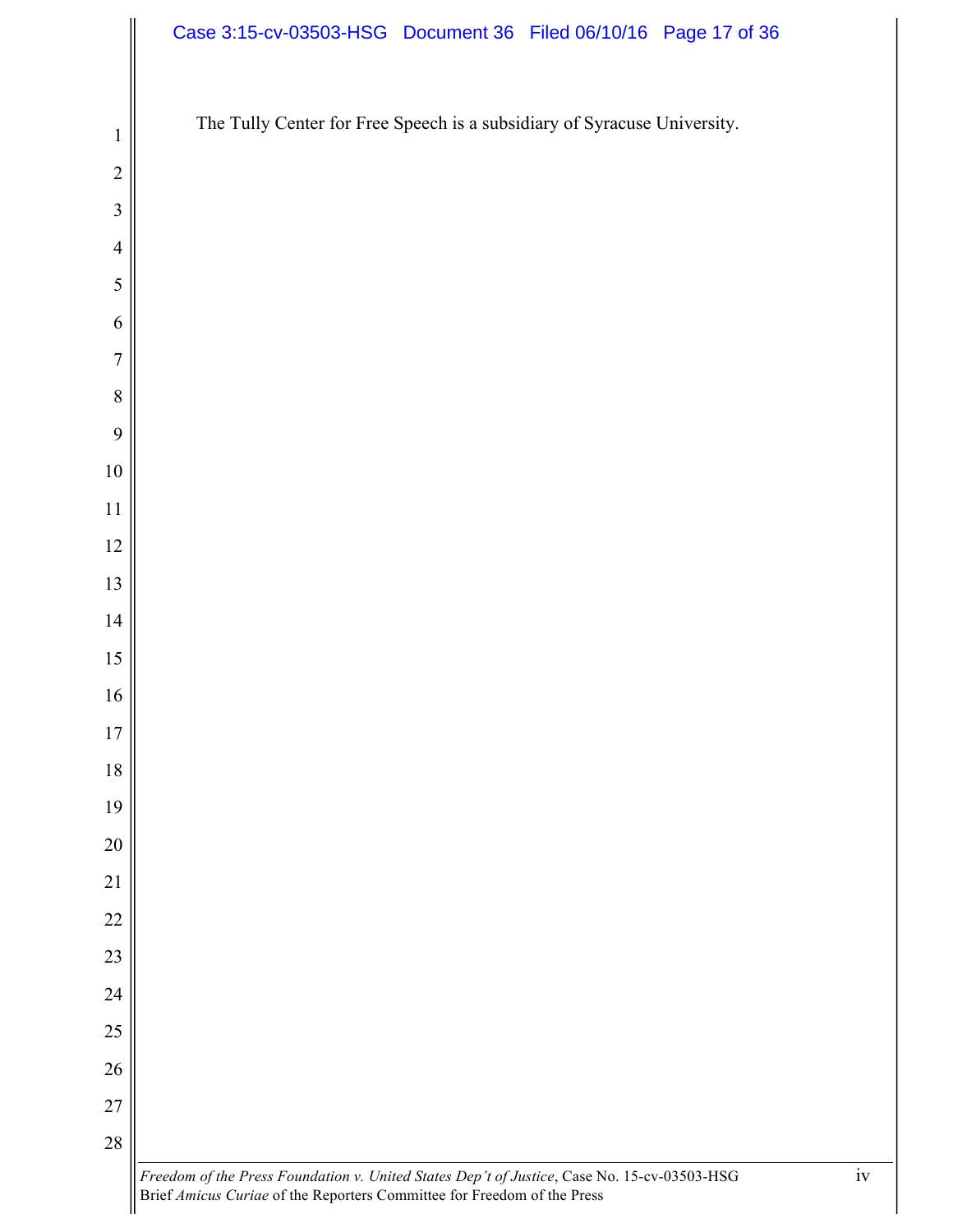|                | Case 3:15-cv-03503-HSG Document 36 Filed 06/10/16 Page 18 of 36                                                                                                                                  |
|----------------|--------------------------------------------------------------------------------------------------------------------------------------------------------------------------------------------------|
|                |                                                                                                                                                                                                  |
| $\mathbf{1}$   | <b>TABLE OF AUTHORITIES</b>                                                                                                                                                                      |
| $\overline{2}$ | <b>Cases</b><br>Application for Search Warrant for E-mail Account [redacted] (@gmail.com, No. 1:10-mj-00291-                                                                                     |
| 3              | AK (D.D.C., Affidavit in support of application for search warrant, unsealed Nov. 7, 2011)5                                                                                                      |
|                |                                                                                                                                                                                                  |
| $\overline{4}$ | Merrill v. Lynch, No. 14-CV-9763 (VM), 2015 WL 9450650 (S.D.N.Y. Aug. 28, 2015) 12                                                                                                               |
| 5              | <b>Statutes</b>                                                                                                                                                                                  |
| 6              |                                                                                                                                                                                                  |
|                |                                                                                                                                                                                                  |
| $\overline{7}$ | <b>Other Authorities</b>                                                                                                                                                                         |
| 8              | Alison Leigh Cowan, Four Librarians Finally Break Silence in Records Case,                                                                                                                       |
| 9              |                                                                                                                                                                                                  |
| 10             | Chris Madsen, Yahoo Announces Public Disclosure of National Security Letters,                                                                                                                    |
| 11             | Dep't of Justice, Office of the Inspector General, A Review of the FBI's Use of NSLs: Assessment of                                                                                              |
| 12             | Corrective Actions and Examination of NSL Usage in 2006 (Mar. 2008) ("NSL Report II") 11<br>Dep't of Justice, Office of the Inspector General, A Review of the Federal Bureau of Investigation's |
|                | Use of Exigent Letters and Other Informal Requests for Telephone Records (Jan. 2010) 14                                                                                                          |
| 13             | Dep't of Justice, A Review of the FBI's Use of NSLs: Assessment of Progress in Implementing<br>Recommendations and Examination of Use in 2007 through 2009 (Aug. 2014) ("NSL Report              |
| 14             | $III$ ").                                                                                                                                                                                        |
| 15             | Editorial, On Press Freedom, Eric Holder Makes the Right Call, Wash. Post (Jan. 16, 2015)  7                                                                                                     |
| 16             | Kimberly Chow, Revising the Attorney General's Guidelines,                                                                                                                                       |
| 17             |                                                                                                                                                                                                  |
| 18             | Maria Bustillos, What It's Like to Get a National-Security Letter,                                                                                                                               |
|                |                                                                                                                                                                                                  |
| 19             | ODNI, Statistical Transparency Report Regarding Use of National Security Authorities                                                                                                             |
| 20             | OIG, Recommendations Issued by the Office of the Inspector General That Were Not Closed As of                                                                                                    |
| 21             | Raymond Bonner, How a Telecom Helped the Government Spy on Me,                                                                                                                                   |
| 22             |                                                                                                                                                                                                  |
|                | Reporters Committee for Freedom of the Press,                                                                                                                                                    |
| 23             |                                                                                                                                                                                                  |
| 24             | Ryan Lizza, How Prosecutors Fought to Keep Rosen's Warrant Secret,<br>The New Yorker $(May 24, 2013)$ The New Yorker $(May 24, 2013)$                                                            |
| 25             | Sherman, Mark, Gov't Obtains Wide AP Phone Records in Probe,                                                                                                                                     |
| 26             | Statement of Attorney General Eric Holder on the Justice Department Report on Revised Media                                                                                                      |
| 27             | Steve Coll, The Reporter Resists His Government, N.Y. Rev. Books (Feb. 19, 2015)                                                                                                                 |
| 28             |                                                                                                                                                                                                  |
|                |                                                                                                                                                                                                  |

*Freedom of the Press Foundation v. United States Dep't of Justice*, Case No. 15-cv-03503-HSG i Brief *Amicus Curiae* of the Reporters Committee for Freedom of the Press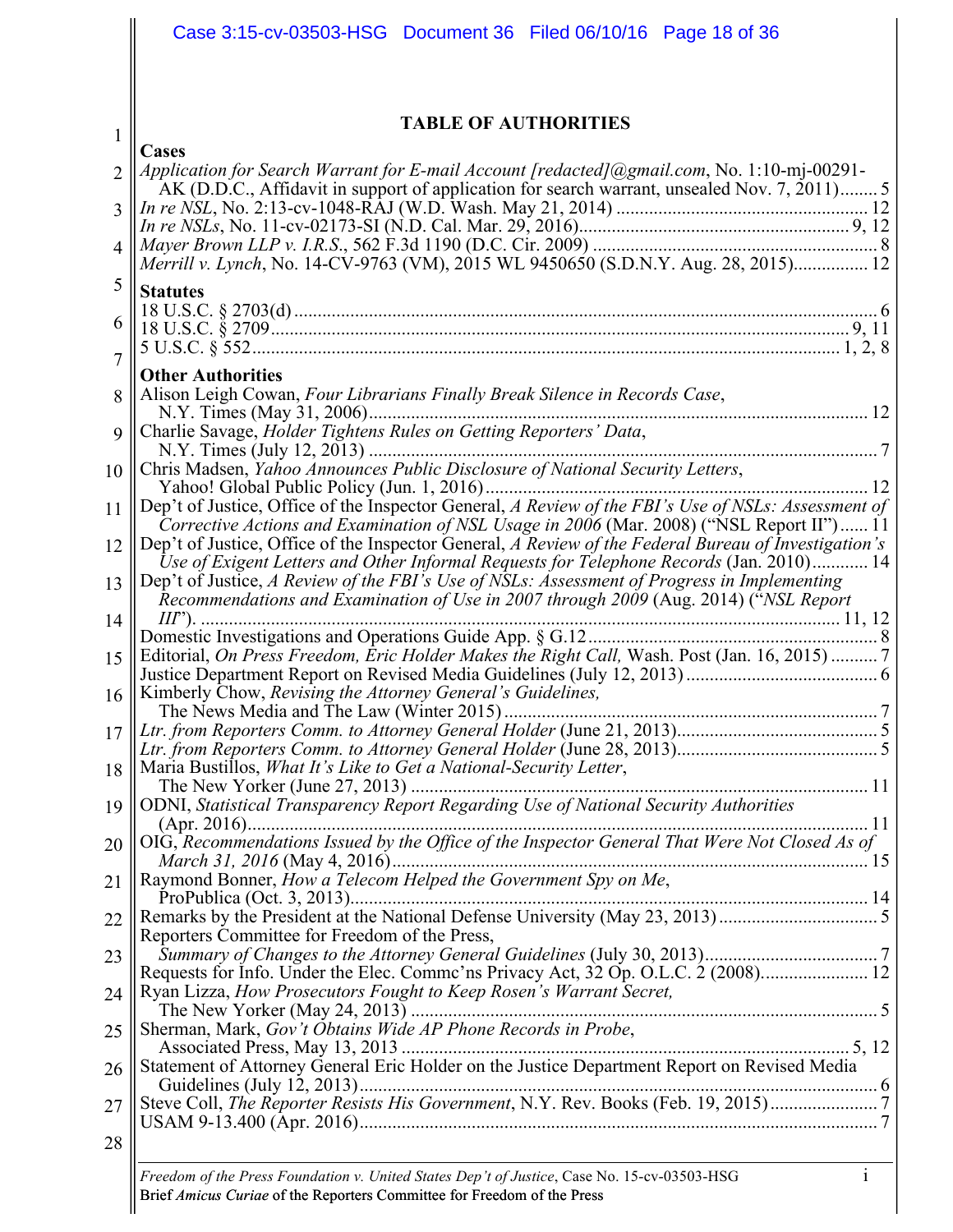|                | Case 3:15-cv-03503-HSG Document 36 Filed 06/10/16 Page 19 of 36                                                         |
|----------------|-------------------------------------------------------------------------------------------------------------------------|
|                |                                                                                                                         |
| $\mathbf{1}$   |                                                                                                                         |
| $\overline{2}$ |                                                                                                                         |
| 3              |                                                                                                                         |
| $\overline{4}$ |                                                                                                                         |
| 5              |                                                                                                                         |
| 6              |                                                                                                                         |
| $\overline{7}$ |                                                                                                                         |
| 8              |                                                                                                                         |
| 9              |                                                                                                                         |
| 10             |                                                                                                                         |
| 11             |                                                                                                                         |
| 12             |                                                                                                                         |
| 13             |                                                                                                                         |
| 14             |                                                                                                                         |
| 15             |                                                                                                                         |
| 16             |                                                                                                                         |
| 17             |                                                                                                                         |
| 18             |                                                                                                                         |
| 19             |                                                                                                                         |
| $20\,$         |                                                                                                                         |
| 21             |                                                                                                                         |
| 22             |                                                                                                                         |
| 23             |                                                                                                                         |
| 24             |                                                                                                                         |
| 25             |                                                                                                                         |
| 26             |                                                                                                                         |
| 27             |                                                                                                                         |
| 28             |                                                                                                                         |
|                | $\overline{\textbf{ii}}$<br>Freedom of the Press Foundation v. United States Dep't of Justice, Case No. 15-cv-03503-HSG |

Brief *Amicus Curiae* of the Reporters Committee for Freedom of the Press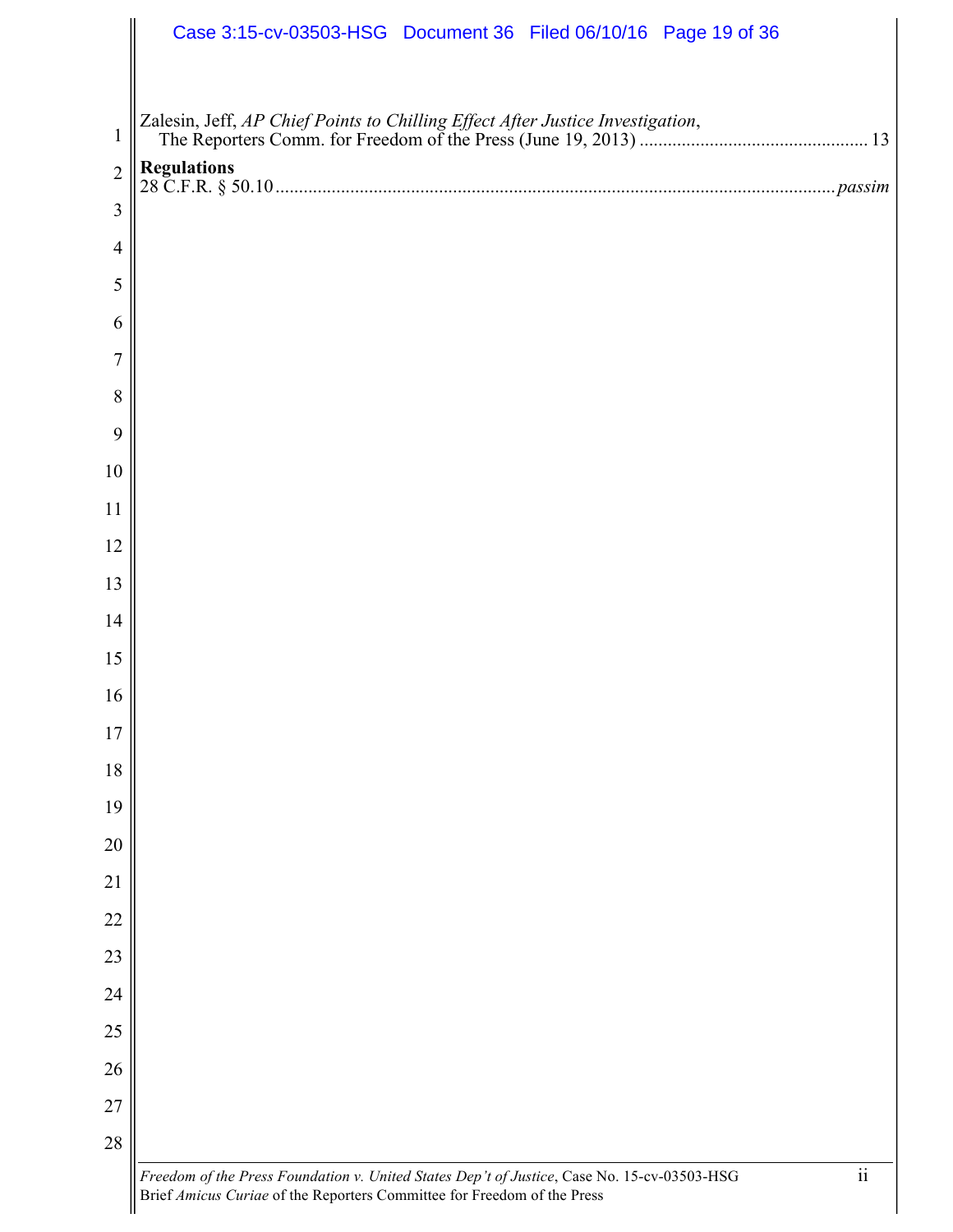1

#### **INTRODUCTION**

2 3 4 5 6 7 8  $\overline{Q}$ 10 11 12 13 14 15 This federal Freedom of Information Act ("FOIA"), 5 U.S.C. § 552, case arises out of the refusal of the Federal Bureau of Investigation ("FBI"), a component of the U.S. Department of Justice ("DOJ" or "Defendant"), to release records requested by Plaintiff Freedom of the Press Foundation ("Plaintiff") regarding the FBI's use of national security letters ("NSLs") and exigent letters to obtain the toll billing records of journalists. The Reporters Committee for Freedom of the Press and 37 other media organizations (collectively, "*amici*") write in support of Plaintiff's Opposition to Defendant's Motion for Summary Judgment to emphasize the critical importance to the press and the public of access to information about the manner in which the FBI seeks to use legal process to obtain the toll billing records of reporters and news organizations. Because compelled disclosure of journalists' communications records has a corrosive effect upon the ability of the press to gather news and report on matters of public concern, transparency about the rules and practices that govern the FBI's use of national security process to target journalists and the press for investigative purposes is crucial.

16

17 18 19 20 21 22 23 24 25 26 27 In February 2014, and again in January 2015, in response to concerns about the seizure of journalists' communications records, the Department of Justice revised its policies, which date back to 1970, governing the use of legal process to obtain information from or records of members of the news media, including toll billing records (the "Guidelines"). *See* 28 C.F.R. § 50.10. During this period of time, the Department met repeatedly with representatives of the news media, including the Reporters Committee and companies in this coalition, about the progress of its revisions. As amended, the Guidelines impose limitations on the use of many forms of process, including subpoenas, search warrants, and orders under the Stored Communications Act, to obtain information from non-consenting members of the news media or from their communications service providers. *Id.*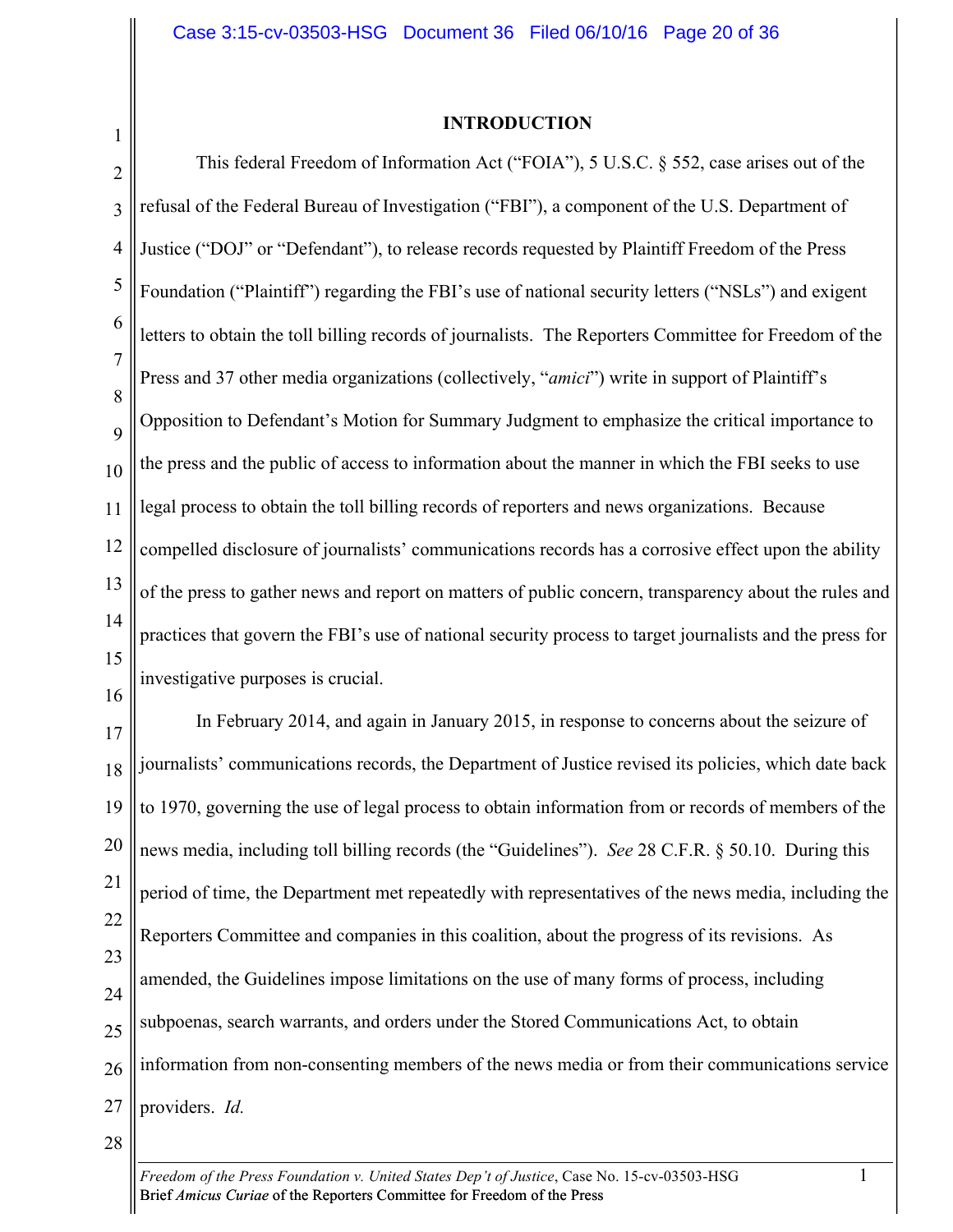1 2 3 4 5 6 7 8 9 10 The Justice Department did not hide the fact at the time that the revised Guidelines do not apply to all forms of process that could be used against the press. Although NSLs are a form of subpoena, and are akin to other types of process expressly regulated by the Guidelines, Defendant restates in this case that the Guidelines do not extend to NSLs and has asserted that the FBI's internal procedures and policies that *do* regulate the use of NSLs to obtain journalists' communications records are exempt from disclosure under FOIA. It makes this contention about the need for secrecy even though the existence of such a policy is on the public record and a redacted version of it was made available through unrelated FOIA litigation before the current Guidelines were revised.

11 12 13 14 15 16 17 18 19 20 21 22 23 24 25 26 Defendant's own efforts to amend the Guidelines show that publicly available rules and procedures constraining the government's ability to compel production of, among other things, journalists' telephone and email records, are essential to ensuring public confidence that the government's investigative methods do not impermissibly infringe on First Amendment rights. In the absence of public disclosure of the policies governing NSLs and exigent letters, it is impossible to assess the structures through which the FBI is allowed to obtain these materials outside of the protections of the Guidelines. Warrantless, secret acquisition of journalists' communications records damages the ability of reporters to safeguard the confidentiality of their sources and to pursue stories free from government interference, which, in turn, hampers the media's ability to fulfill its constitutionally recognized role of keeping the public informed. Whatever the government might argue about the rationale for concealing specific NSL requests or exigent letters, it is hard to fathom why the policy itself must remain hidden. For these reasons, as well as those set forth in Plaintiff's opposition, *amici* urge this Court to deny Defendant's Motion for Summary Judgment.

*Freedom of the Press Foundation v. United States Dep't of Justice*, Case No. 15-cv-03503-HSG 2 Brief *Amicus Curiae* of the Reporters Committee for Freedom of the Press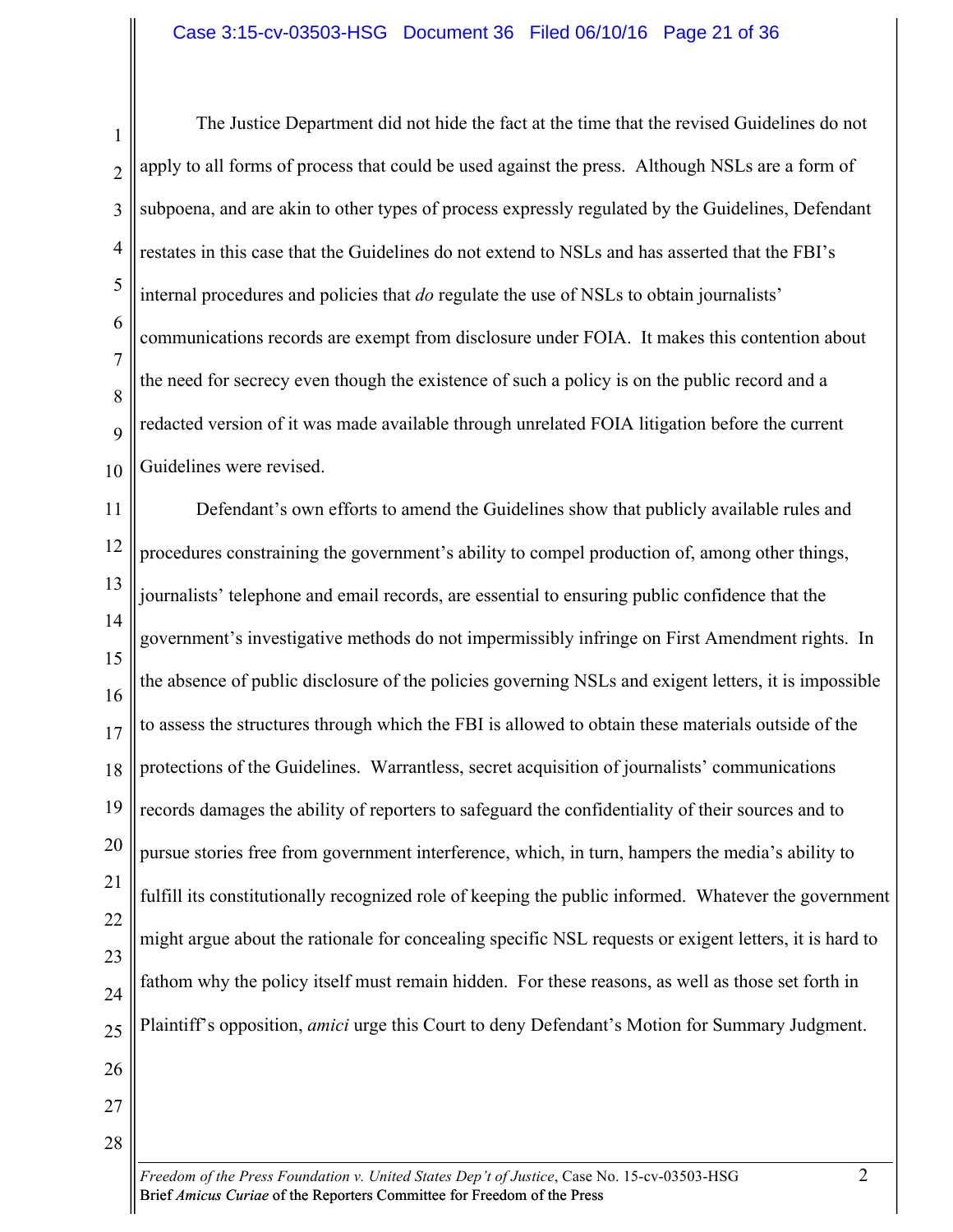1

# **INTEREST OF AMICI CURIAE**<sup>1</sup>

2 3 4 5 6 7 8  $\mathbf Q$ 10 11 12 13 14 15 16 17 18 19 20 21 22 23 The Reporters Committee for Freedom of the Press ("Reporters Committee"), ALM Media, LLC, American Society of News Editors, The Associated Press, Association of Alternative Newsmedia, Association of American Publishers, Inc., BuzzFeed, Cable News Network, Inc., California Newspaper Publishers Association, Chicago Tribune Company, LLC, Committee to Protect Journalists, The Daily Beast Company LLC, The E.W. Scripps Company, First Amendment Coalition, First Look Media Works, Inc., Gannett Co., Inc., Gawker Media LLC, International Documentary Assn., Investigative Reporters and Editors, Investigative Reporting Workshop at American University, Los Angeles Times Communications LLC, The McClatchy Company, The Media Consortium, MPA – The Association of Magazine Media, National Press Photographers Association, The New York Times Company, The News Guild - CWA, Newspaper Association of America, North Jersey Media Group Inc., Online News Association, ProPublica, Radio Television Digital News Association, Reporters Without Borders, Student Press Law Center, TEGNA Inc., and the Tully Center for Free Speech (collectively, "*amici*") submit this brief in support of the Plaintiff in this matter. Plaintiff has consented to this filing. The Government takes no position on this filing. *Amici* hereby incorporate by reference the statement of interest and descriptions of identity of *amici* set forth in the motion for leave to file this brief as *amicus curiae.* Additional counsel for *amici* are set forth in Appendix A. **ARGUMENT I. The manner in which the FBI uses legal process to obtain journalists' toll billing records is of substantial interest and importance to the media and the public.**

24 25 The Department of Justice's Guidelines governing the issuance of warrants or subpoenas to members of the news media and for telephone toll records of members of the news media, as well as

26

 $\overline{a}$ 

<sup>27</sup> 28 <sup>1</sup> No counsel for a party authored this brief in whole or in part, nor did any person or entity, other than *amici* or their counsel, make a monetary contribution to the preparation or submission of this brief.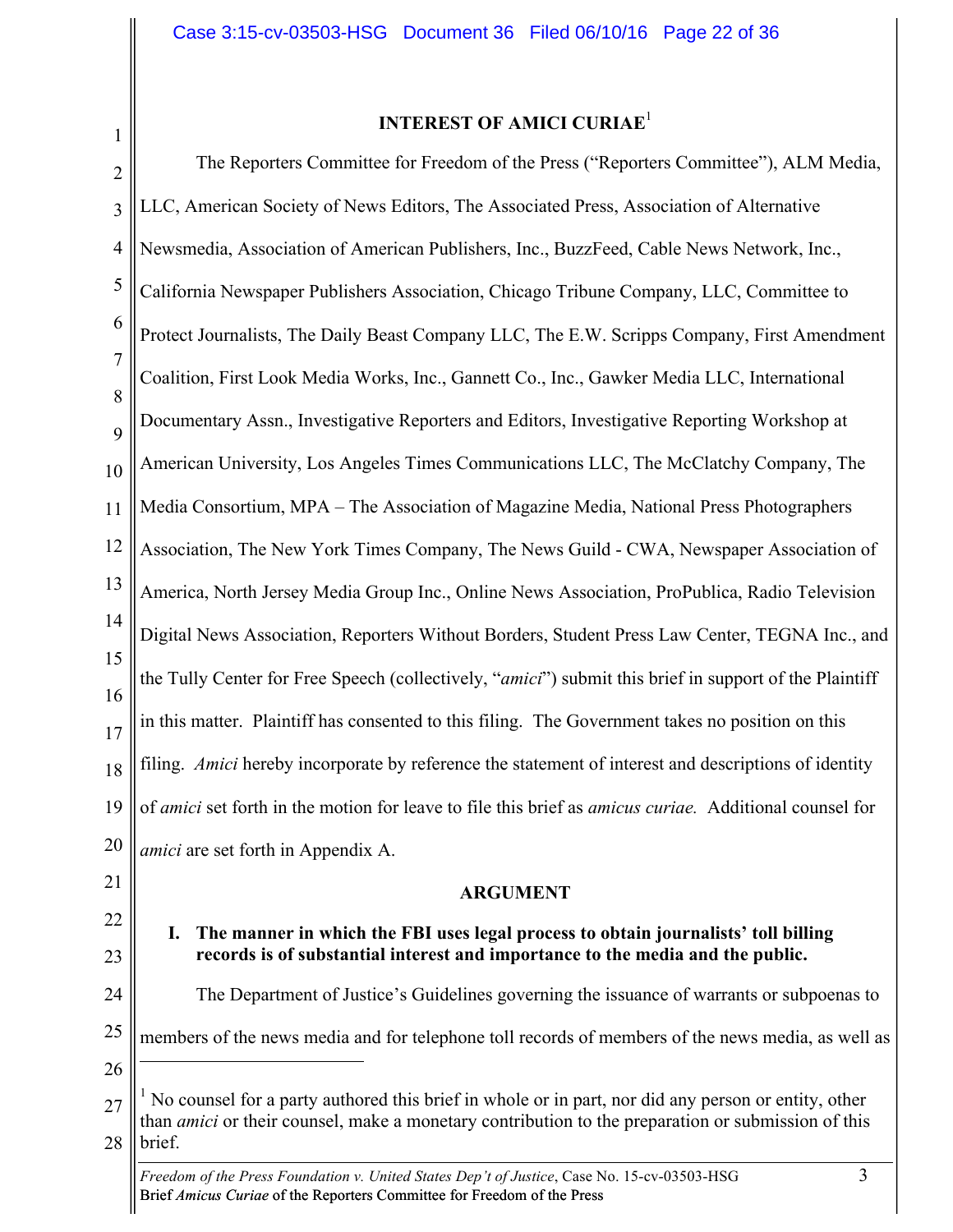#### Case 3:15-cv-03503-HSG Document 36 Filed 06/10/16 Page 23 of 36

1 2 3 4 5 6 7 8 9 10 11 the interrogation, indictment, and arrest of members of the news media, have long played an important role in constraining the government's investigative and prosecutorial powers so as not to infringe upon newsgathering activities protected by the First Amendment. *See* 28 C.F.R. § 50.10. Generally speaking, the Guidelines require the Attorney General to authorize the use of a subpoena or warrant to obtain records, including communications records, of a member of the news media. §  $50.10(a)(3)$ . The "affected member of the news media" must also be given "reasonable and timely notice" of the request.  $\S 50.10(a)(4)$ . The Guidelines do not refer to NSLs, exigent letters, or Foreign Intelligence Surveillance Act ("FISA") warrants or applications, and thus leave open serious questions as to the FBI's practices regarding the availability and use of NSLs to obtain communications records of journalists and news organizations.

12 13 14 15 16 17 18 19 20 21 22 23 24 25 26 The Guidelines are not limited to subpoenas issued *directly* to members of the news media. They also regulate the issuance of subpoenas to third party entities for reporters' toll billing records, which include incoming and outgoing telephone calls. Prior to 2014, however, the Guidelines imposed fewer requirements on third-party subpoenas for toll billing records than on subpoenas directed at a member of the news media. For example, while the pre-2014 Guidelines required the government to pursue negotiations with a member of the news media before issuing a subpoena directed at that person, if the government sought toll billing records, it was required only to pursue negotiations "where the responsible Assistant Attorney General determines that such negotiations would *not* pose a substantial threat to the integrity of the investigation in connection with which the records are sought." 28 C.F.R. § 50.10(d) (1980) (emphasis added). As a result, the pre-2014 Guidelines codified a presumption that members of the media would *not* have the opportunity to negotiate with the Department of Justice before investigators sought and obtained their toll billing records from a third party.

- 27
- 28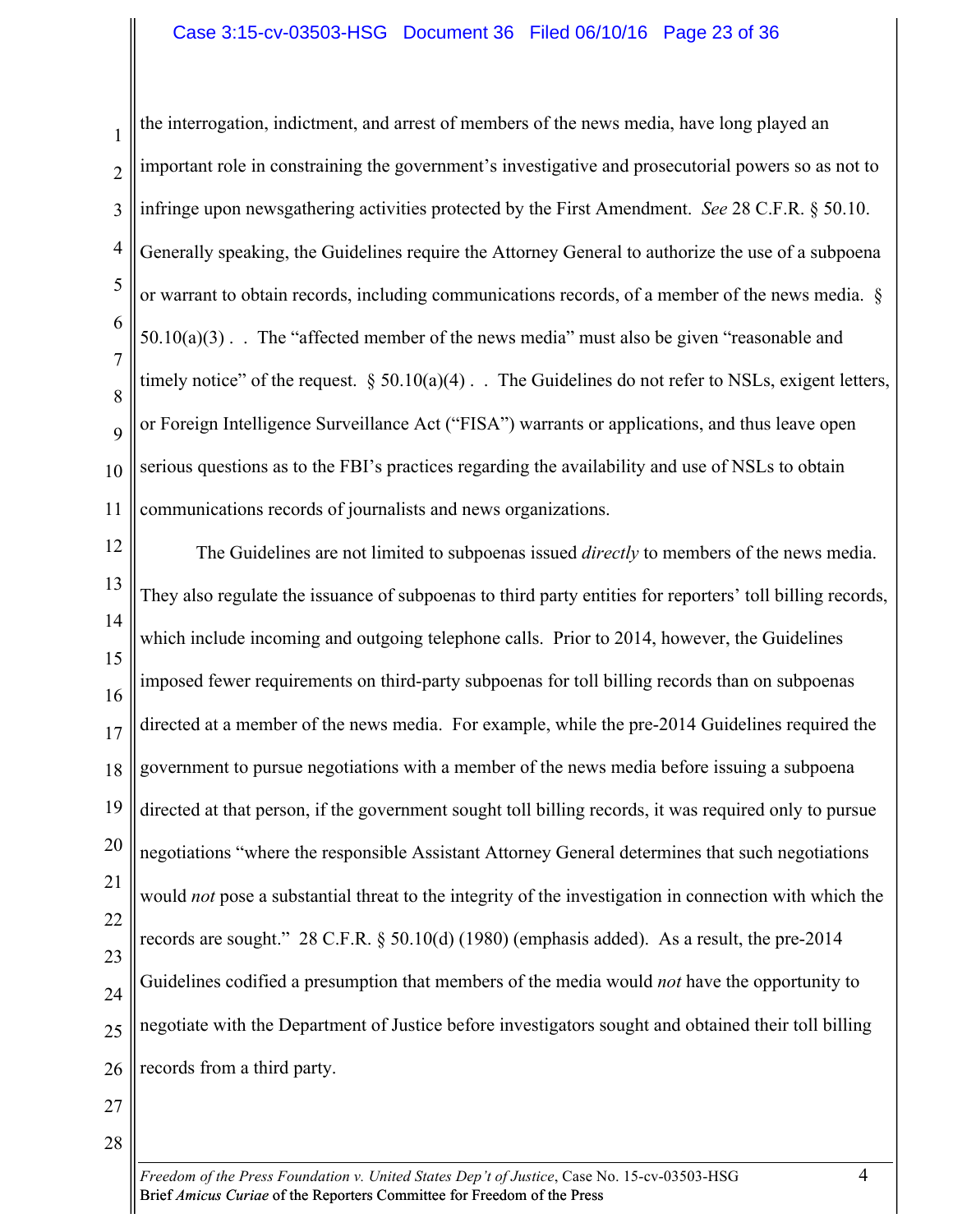2

1 3 4 5 6 7 In 2013, reports of two separate incidents of the government's use of subpoena and search warrant authority to obtain communications records of members of the news media provoked public outcry and prompted the government to revise the Guidelines. First, news outlets reported that Defendant had secretly subpoenaed two months' worth of records from twenty Associated Press ("AP") telephone lines. *See* Mark Sherman, *Gov't Obtains Wide AP Phone Records in Probe*, Associated Press, May 13, 2013, http://bit.ly/11zhUOg.

8  $\overline{Q}$ 10 11 Shortly thereafter, the public learned that the FBI had identified Fox News journalist James Rosen as a "co-conspirator" in a search warrant application so that it could obtain his emails in connection with a criminal investigation into a suspected leak of classified information by one of the reporter's sources. *See Application for Search Warrant for E-mail Account* 

12 13 14 15 16 17 *[redacted]@gmail.com*, No. 1:10-mj-00291-AK (D.D.C., Affidavit in support of application for search warrant, unsealed Nov. 7, 2011). According to news accounts, Rosen was unaware of the existence of the search warrant until it was reported in *The Washington Post*. *See* Ryan Lizza, *How Prosecutors Fought to Keep Rosen's Warrant Secret, The New Yorker (May 24, 2013),* http://bit.ly/1TD3How.

18 19 20 21 22 23 24 25 26 27 28 These reports stunned the news media and the country. In response, President Obama stated that he had directed then-Attorney General Eric Holder to "review existing Department of Justice guidelines governing investigations that involve reporters, and he'll convene a group of media organizations to hear their concerns as part of that review." Remarks by the President at the National Defense University (May 23, 2013), *available at* http://1.usa.gov/1EJEpTw. A coalition of over 50 news media organizations led by the Reporters Committee submitted comments to the Department regarding ways to update and improve the news media Guidelines. *Ltr. from Reporters Comm. to Attorney General Holder* (June 21, 2013), *available at* http://bit.ly/1X12I88; *Ltr. from Reporters Comm. to Attorney General Holder* (June 28, 2013), *available at* http://bit.ly/1THVbtV.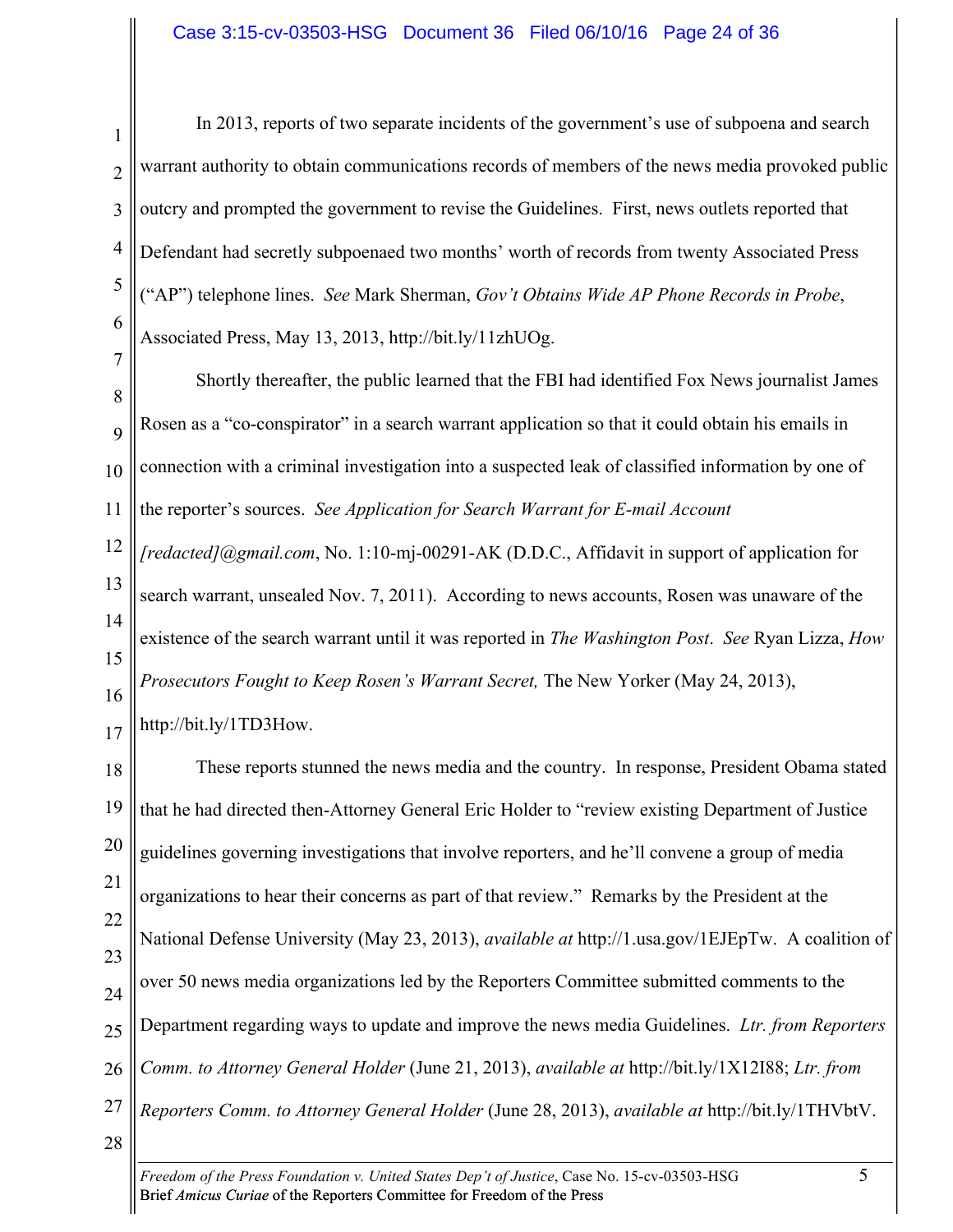1

5 6 7 In the months after the AP subpoenas and Rosen search warrant became public, Attorney General Holder "personally held seven meetings with approximately 30 news media organizations as well as with First Amendment groups, media industry associations and academic experts," and the Justice Department issued a public report outlining its revisions to the Guidelines and previewing the formal changes in the Code of Federal Regulations. Statement of Attorney General Eric Holder on the Justice Department Report on Revised Media Guidelines (July 12, 2013),

8  $\overline{Q}$ http://1.usa.gov/1P1g5SJ; *see also* Justice Department Report on Revised Media Guidelines (July 12, 2013), *available at* http://1.usa.gov/1TTieSt ("Justice Department Report").

10 11 12 13 14 15 16 17 18 19 20 21 22 23 24 25 26 The Justice Department Report made clear that revisions to the Guidelines would make significant policy changes. First and foremost, the Justice Department acknowledged the need to "reverse and expand the presumption concerning notice to, and negotiations with," members of the news media whose records the Department seeks, either directly or from third parties. *Id.* at 2. The Justice Department Report stated that "[a]dvance notice will afford members of the news media the opportunity to engage with the Department regarding the proposed use of investigative tools to obtain communications or business records, and also provide the news media with the opportunity to challenge the government's use of such tools in federal court." *Id.* Second, the Justice Department Report stated that the Department "would revise current policy" to require heightened scrutiny and high-level approval for search warrants and court orders issued under the Stored Communications Act, 18 U.S.C. § 2703(d), seeking records belonging to members of the news media. *Id.* at 3. The Justice Department Report further called for formalized guidance and updated training materials for the Department's attorneys and law enforcement officials, *id.* at 5–6, as well as the creation of a News Media Dialogue Group ("Dialogue Group") "to discuss any policy issues relating to the application of the Department's news media policies." *Id.* at 6.

- 27
- 28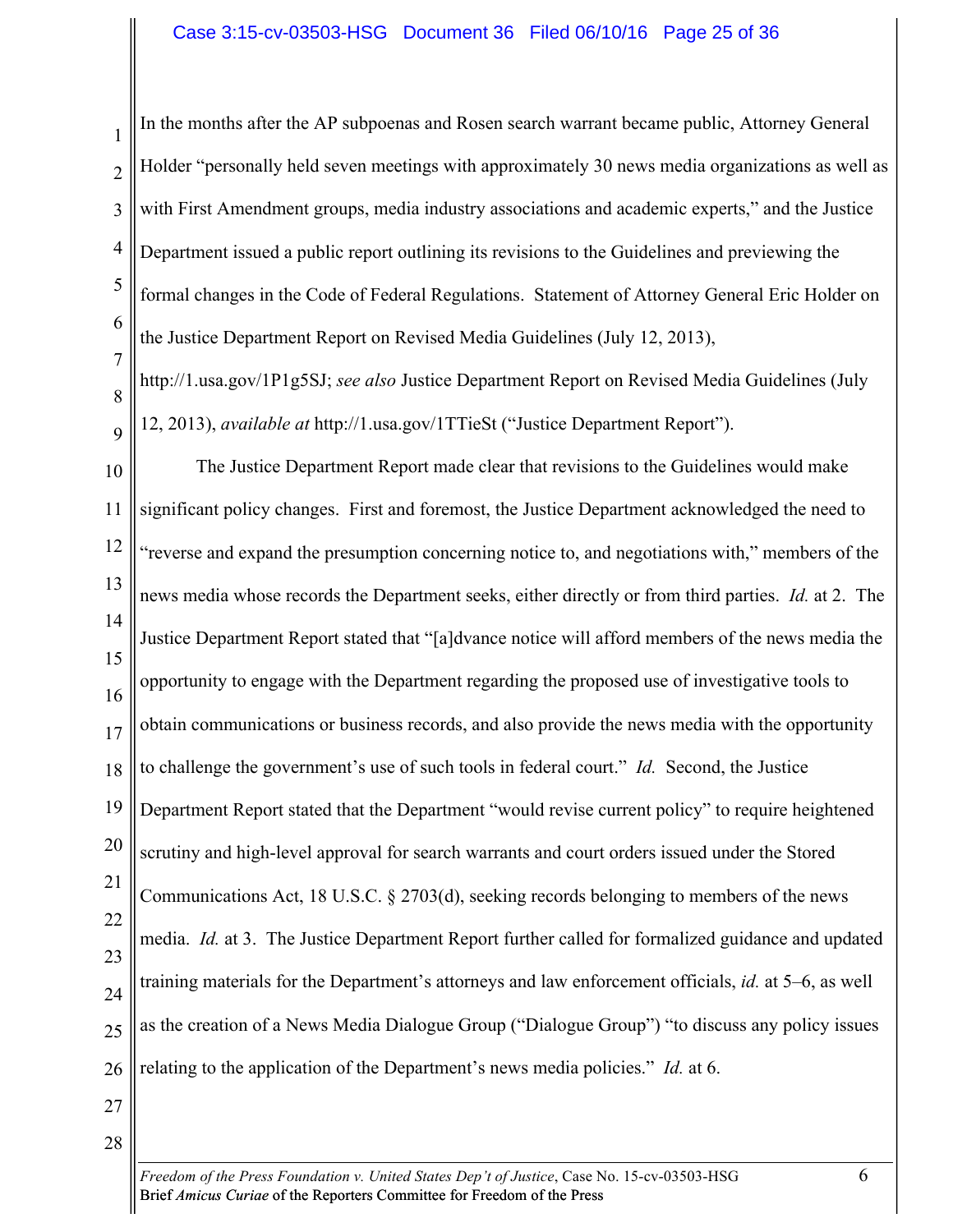1 2 3 4 5 6 7 8 9 10 11 12 13 14 15 16 17 18 19 20 After these reforms were codified in amended regulations released in February 2014, Attorney General Holder convened a meeting of the Dialogue Group, in which the Reporters Committee's executive director and 10 other journalists and lawyers participated, to facilitate discussion between stakeholders including Department of Justice prosecutors, journalists and news media organizations, and civil society. *See* Kimberly Chow, *Revising the Attorney General's Guidelines,* The News Media and The Law (Winter 2015), *available at* http://bit.ly/1WPSaI6. Among other issues, the Dialogue Group addressed the textual changes to the amended Guidelines, as well as the Department's effort to compel *New York Times* reporter James Risen to testify in the Espionage Act trial of Jeffrey Sterling, a former government employee whom the government suspected had leaked classified information to Risen. Steve Coll, *The Reporter Resists His Government*, N.Y. Rev. Books (Feb. 19, 2015), http://bit.ly/22qKT1x.The Dialogue Group also addressed the need for the Department to update crucial internal training documents, policies and procedures, including the United States Attorneys' Manual ("USAM"), to reflect its revisions to the Guidelines. The Guidelines were further revised in January 2015, and the Department updated the USAM in April 2016 to correspond with the new Guidelines requirements. *See* USAM 9-13.400 (Apr. 2016); *see also* Editorial, *On Press Freedom, Eric Holder Makes the Right Call,* Wash. Post (Jan. 16, 2015), http://wapo.st/1Y6Zi2y (commending the Department for making revisions to the Guidelines).

21 22 23 24 25 26 27 28 Notwithstanding these reforms, neither the Justice Department Report nor the Guidelines as amended mention NSLs or other forms of process, such as FISA warrants, that closely resemble subpoenas and search warrants. *See* Reporters Committee for Freedom of the Press, *Summary of Changes to the Attorney General Guidelines* (July 30, 2013), http://bit.ly/1TErRo3. At the time that the Justice Department Report was issued, it was widely understood that revisions to the Guidelines would not address the FBI's ability to obtain journalists' toll billing records using NSLs. *See*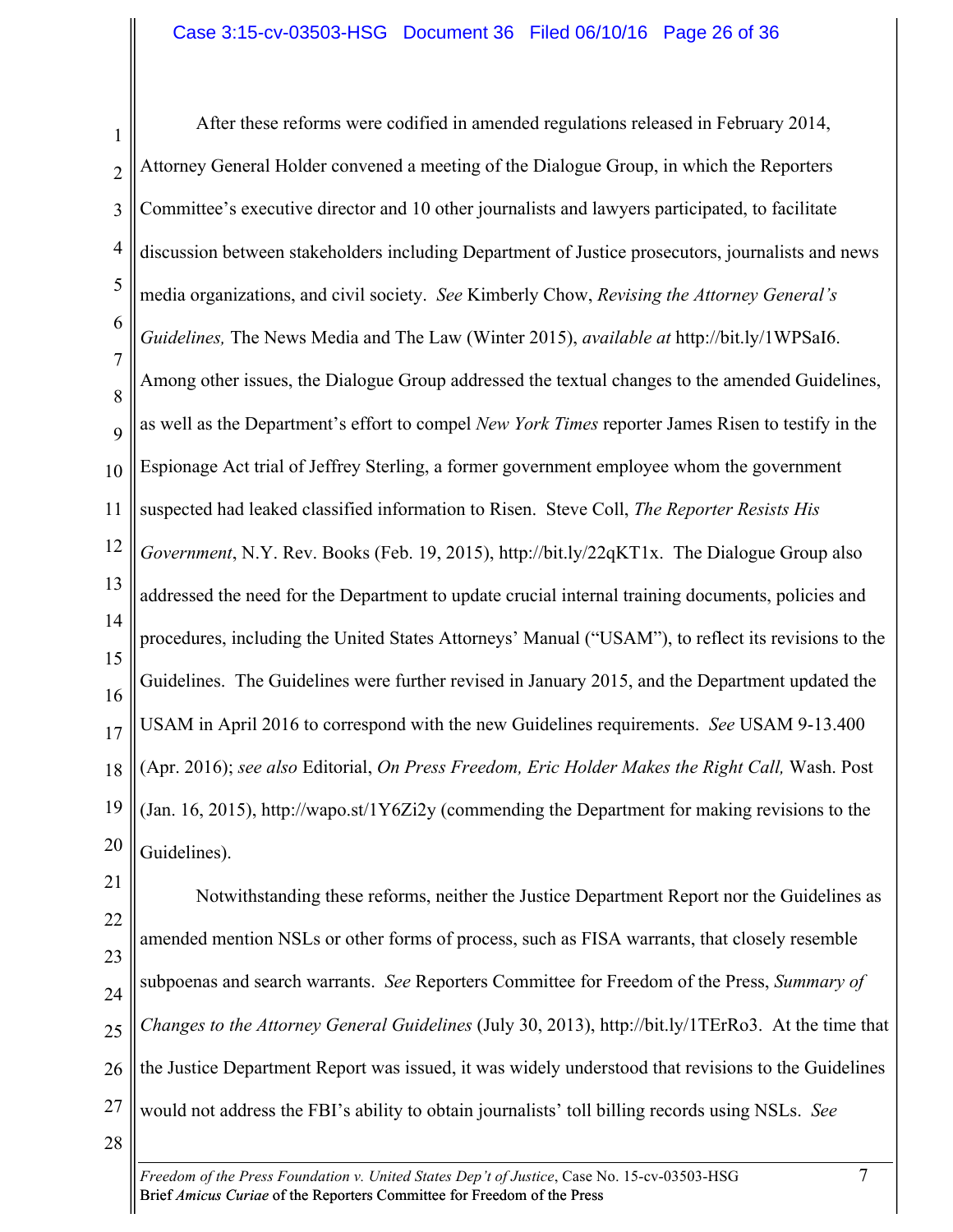1 2 3 4 5 6 7 8 Charlie Savage, *Holder Tightens Rules on Getting Reporters' Data*, N.Y. Times (July 12, 2013), http://nyti.ms/1QUpeIK. And the FBI's position that the requirements of the Guidelines do not apply to NSLs is not new. In an appendix to the Domestic Investigations and Operations Guide ("DIOG") entitled "National Security Letters For Telephone Toll Records of Members of the News Media or News Organizations" released pursuant to an unrelated FOIA lawsuit in 2011, the FBI states, "The [28 C.F.R. § 50.10] regulation concerns *only* grand jury subpoenas, not National Security Letters (NSLs) or administrative subpoenas." DIOG App. § G.12 (Emphasis added).

9 10 11 12 13 14 15 16 17 18 In light of Defendant's distinction between, on the one hand, subpoenas and warrants covered by the Guidelines, and, on the other, NSLs and other forms of national security process, the Government's reluctance to disclose what policies or procedures do apply to NSLs seeking journalists' communications records is troubling. While it is evident that the FBI has adopted at least some policies and procedures specifically applicable to the use of NSLs to seek journalists' toll billing records, *see* DIOG App. § G.12, it now seeks to keep those rules secret, claiming, among other things, that disclosure would enable the targets of such requests—journalists and news organizations—to purportedly circumvent the law. Gov't Mot. for Summ. J. at 22, 24. Public access to such information is critical, and FOIA requires its disclosure.

- 19 20
- **II. The FBI's use of NSLs and exigent letters to obtain journalists' toll billing records is a matter of particular public interest and concern.**
- 21
- **A. NSLs, and the secrecy surrounding them, imperil the confidential relationship between reporters and sources.**

*Freedom of the Press Foundation v. United States Dep't of Justice*, Case No. 15-cv-03503-HSG 8 22 23 24 25 26 27 28 Throughout the Guidelines revisions process, access to the policies and procedures that regulate the Justice Department's ability to compel disclosure of journalists' communications records has proven critical to the press and to the public. Yet in this and other cases, the government has fought to keep secret its own rules, policies, and procedures that regulate the ways in which it may use NSLs and other forms of process in order to obtain journalists' toll billing records. The relevant DIOG appendix released in 2011 is heavily redacted but suggests that there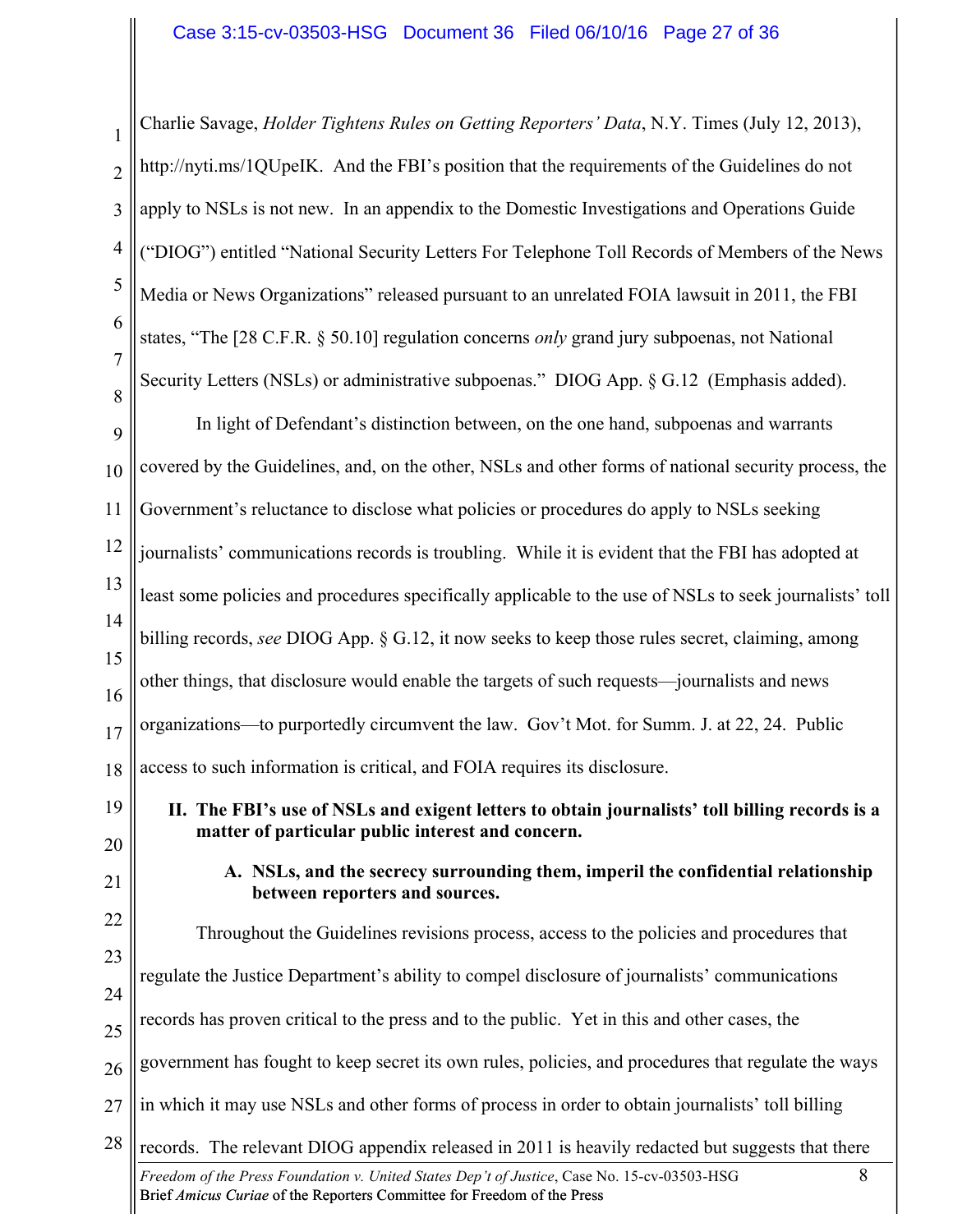#### Case 3:15-cv-03503-HSG Document 36 Filed 06/10/16 Page 28 of 36

2 3 4 5 are approval requirements and specific procedures necessary to use an NSL for telephone records of members of the news media and news organizations. The government's position that releasing these policies and procedures would enable individuals to "evade detection and circumvent the law," Gov't Mot. for Summ. J. at 22, 24, is not only without merit, but also inconsistent with the spirit and purpose of the Guidelines, as amended.

6 7 8 9 10 11 12 13 14 15 16 17 18 19 20 21 22 23 24 Public disclosure of the rules governing the use of NSLs and other national security process to target journalists is especially critical because NSLs lack other safeguards typically present to protect First Amendment rights. NSLs are frequently used at the early stages of investigations "to connect investigative subjects with particular telephone numbers or e-mail addresses" in order to support later applications for Foreign Intelligence Surveillance Act warrants, subpoenas, or electronic surveillance orders. *See* OIG, *A Review of the Federal Bureau of Investigation's Use of National Security Letters* xxiv (Mar. 2007) ("NSL Report I"). While the material that the government may obtain using an NSL is not coextensive with what it may obtain using a grand jury subpoena—for example, NSLs may not compel the disclosure of content—like subpoenas and Stored Communications Act orders, NSLs can compel disclosure of toll billing records. 18 U.S.C. § 2709. *Amici* are especially concerned that the FBI may seek to use NSLs instead of subpoenas or Stored Communications Act orders specifically in order to avoid the Guidelines requirements that would otherwise apply, including exhaustion of alternative sources for the information sought. *See*  28 C.F.R. § 50.10. In addition, the process for issuing an NSL outlined in the Electronic Communications Privacy Act prohibits an NSL recipient from notifying a target (or any other person) of the request. 18 U.S.C.  $\S 2709(d)$ <sup>2</sup> This provision is thus incompatible with the  $\overline{a}$ 

25

1

*Freedom of the Press Foundation v. United States Dep't of Justice*, Case No. 15-cv-03503-HSG 9 Brief *Amicus Curiae* of the Reporters Committee for Freedom of the Press 28 the "statutory protections" now embedded in the NSL provision are sufficient to obviate the need

<sup>26</sup> 27 <sup>2</sup> These nondisclosure requirements also give the FBI "the power to determine, on a case-by-case basis, whether to allow NSL recipients to speak about the NSLs." *In re NSLs*, Order \*20, No. 11-

cv-02173-SI (N.D. Cal. Mar. 29, 2016), *available at* http://bit.ly/1sRZ2c7. Yet the government has also resisted the application of procedural safeguards to the NSL nondisclosure regime, arguing that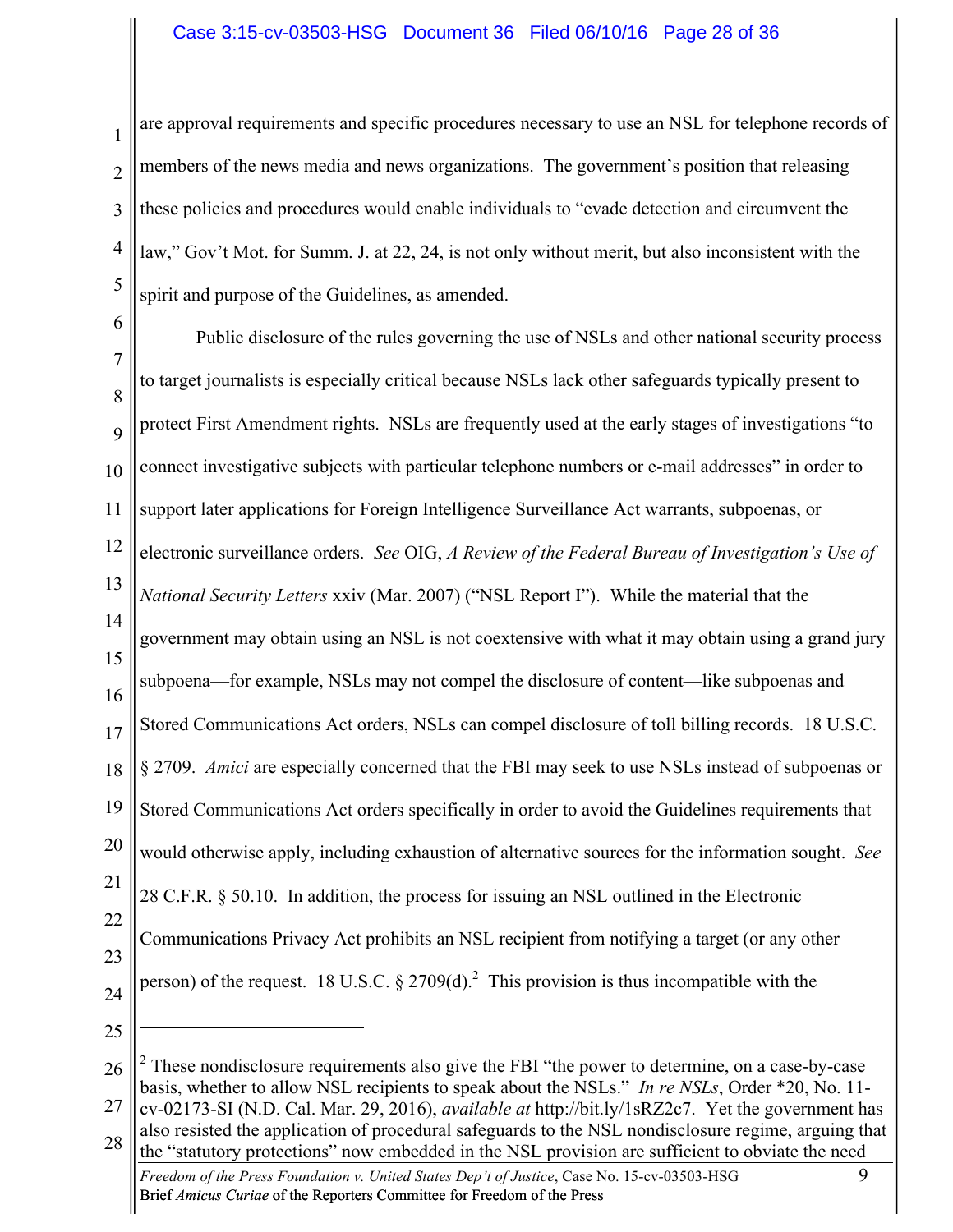1 2 3 Guidelines, which create a presumption that the government must provide a news media subpoena target with notice of the request. 28 C.F.R.  $\S 50.10(a)(4)$ . Nor do NSLs require oversight or approval by the Department of Justice or its attorneys.

4 5 6 7 8  $\overline{Q}$ 10 11 12 13 14 15 16 Likewise, Defendant's reluctance to make public its approval requirements and procedures for issuing NSLs to obtain journalists' toll billing records stands in stark contrast to the publicly available Guidelines, which govern the FBI's use of subpoenas and search warrants to obtain identical information in criminal and civil investigations. The codification of the Guidelines, which are intended to "provide protection to members of the news media from certain law enforcement tools, whether criminal or civil, that might unreasonably impair newsgathering activities," facilitates transparency with regard to the Department's investigative practices that affect the news media. 28 C.F.R. § 50.10. Yet Defendant here maintains that the rules—not any specific information relating to particular NSLs but merely the rules themselves—that apply to acquiring reporters' toll billing records using forms of process not expressly referenced in the Guidelines must remain secret. The Guidelines—and the cooperative dialogue process that informed the 2014 and 2015

17 revisions—make clear that knowing what types of information regarding journalists'

18 19 20 21 22 23 24 25 communications the government can obtain without notice or judicial process is of the utmost importance to reporters and media organizations. Yet not only has the government continued to obscure its own interpretations of the nature and scope of its authority to compel disclosure of communications records through the use of an NSL, but nondisclosure requirements imposed on NSL recipients have also severely limited the public's ability to know how NSLs are being utilized in practice to obtain communications records, including journalists' records. *See* 18 U.S.C. § 2709(d) (prohibiting an NSL recipient from notifying any person of the request). Because any

26

 $\overline{a}$ 

<sup>27</sup> 28 for additional protections overseen by the judicial branch. *Id.* at 22 (rejecting government's contention that *Freedman v. Maryland*, 380 U.S. 51 (1965), does not apply to nondisclosure scheme).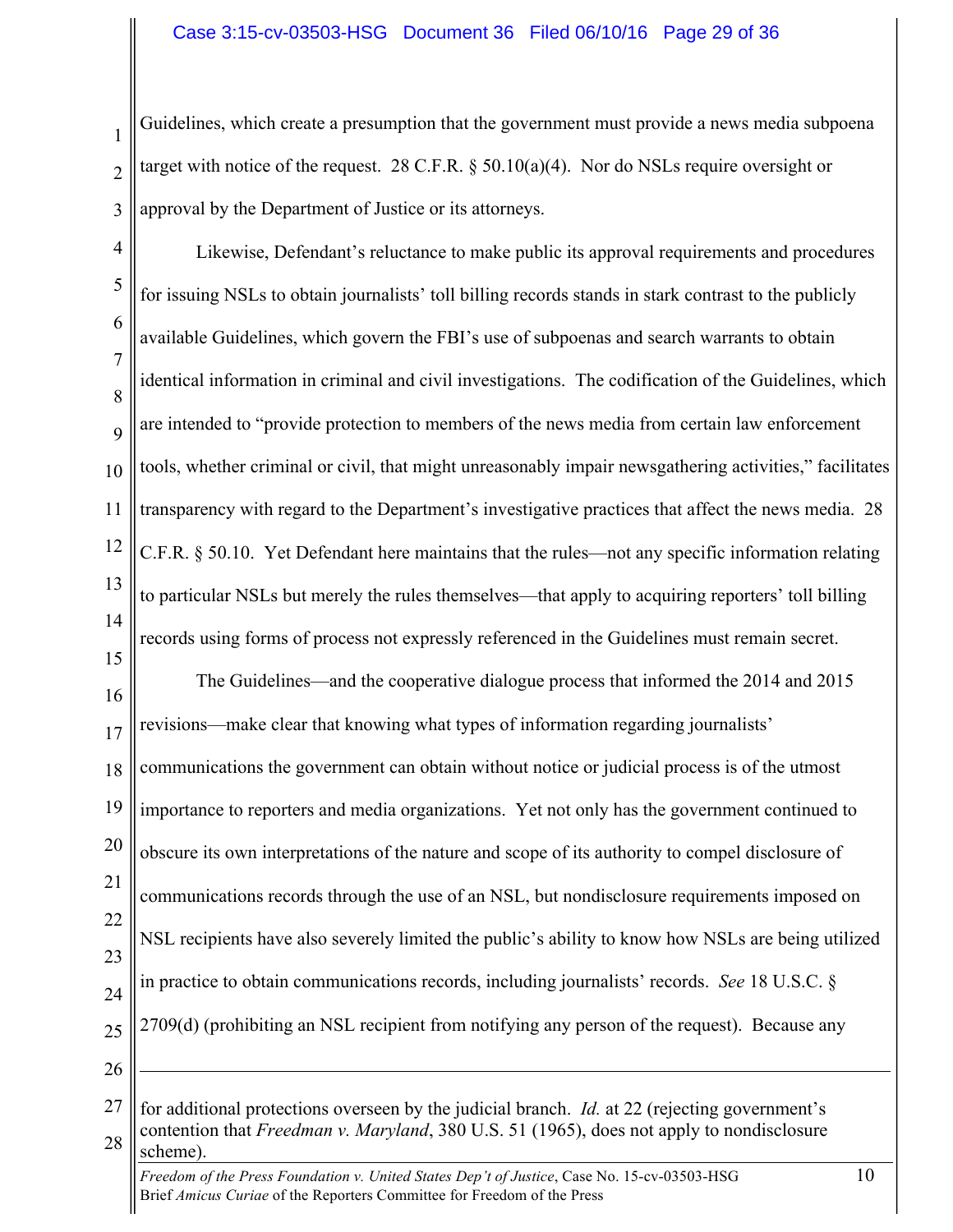1 2 3 NSLs seeking communications records of journalists would be issued to third-party providers, the journalists themselves would be unaware of the requests—and thus unable to challenge them in court—because of the nondisclosure requirements.

4 5 6 7 8  $\overline{Q}$ 10 11 12 13 14 15 16 17 18 19 Data available from the Department of Justice's Office of the Inspector General ("OIG"), which has issued three major reports on the FBI's NSL usage, indicates that although hundreds of thousands of NSLs have been issued in the last decade overall, very few recipients have been permitted to speak openly about the experience. The most recent data from the OIG demonstrates that, on average, approximately 44,000 NSLs were issued each year from 2003 to 2011. OIG, *A Review of the FBI's Use of NSLs: Assessment of Progress in Implementing Recommendations and Examination of Use in 2007 through 2009* 65 (Aug. 2014) ("*NSL Report III*"). A recent report by the Office of the Director of National Intelligence ("ODNI") indicates that in calendar year 2015, the FBI issued 12,870 NSLs, which collectively included 48,642 "requests for information" from third-party service providers. ODNI, *Statistical Transparency Report Regarding Use of National Security Authorities* 9 (Apr. 2016). And, in an earlier report, the OIG concluded based on the review of a random sample of NSLs that 97 percent of those issued imposed nondisclosure requirements. OIG, *A Review of the FBI's Use of NSLs: Assessment of Corrective Actions and Examination of NSL Usage in 2006* 124 (Mar. 2008) ("*NSL Report II*").

20 21 22 23 24 The result of the all-too-common nondisclosure requirements that accompany NSLs has been to keep the public and press largely in the dark regarding the government's use of this form of legal process. To date, only a small number of NSL recipients have contested such nondisclosure requirements in court.<sup>3</sup> Indeed, only a handful of NSL attachments—the portion of the subpoena

25

 $\overline{a}$ 

*Freedom of the Press Foundation v. United States Dep't of Justice*, Case No. 15-cv-03503-HSG 11 Brief *Amicus Curiae* of the Reporters Committee for Freedom of the Press 28 Connecticut library consortium to lift an NSL gag order); *see also In re NSLs*, No. 11-cv-02173-SI

<sup>26</sup> <sup>3</sup> *See, e.g.*, Maria Bustillos, *What It's Like to Get a National-Security Letter*, The New Yorker (June 27, 2013), http://nyr.kr/1A1TkRm (reporting on the Internet Archive's successful challenge to an

<sup>27</sup> NSL it received in 2008); Alison Leigh Cowan, *Four Librarians Finally Break Silence in Records Case*, N.Y. Times (May 31, 2006), http://nyti.ms/1A1TdFA (reporting on the successful effort by a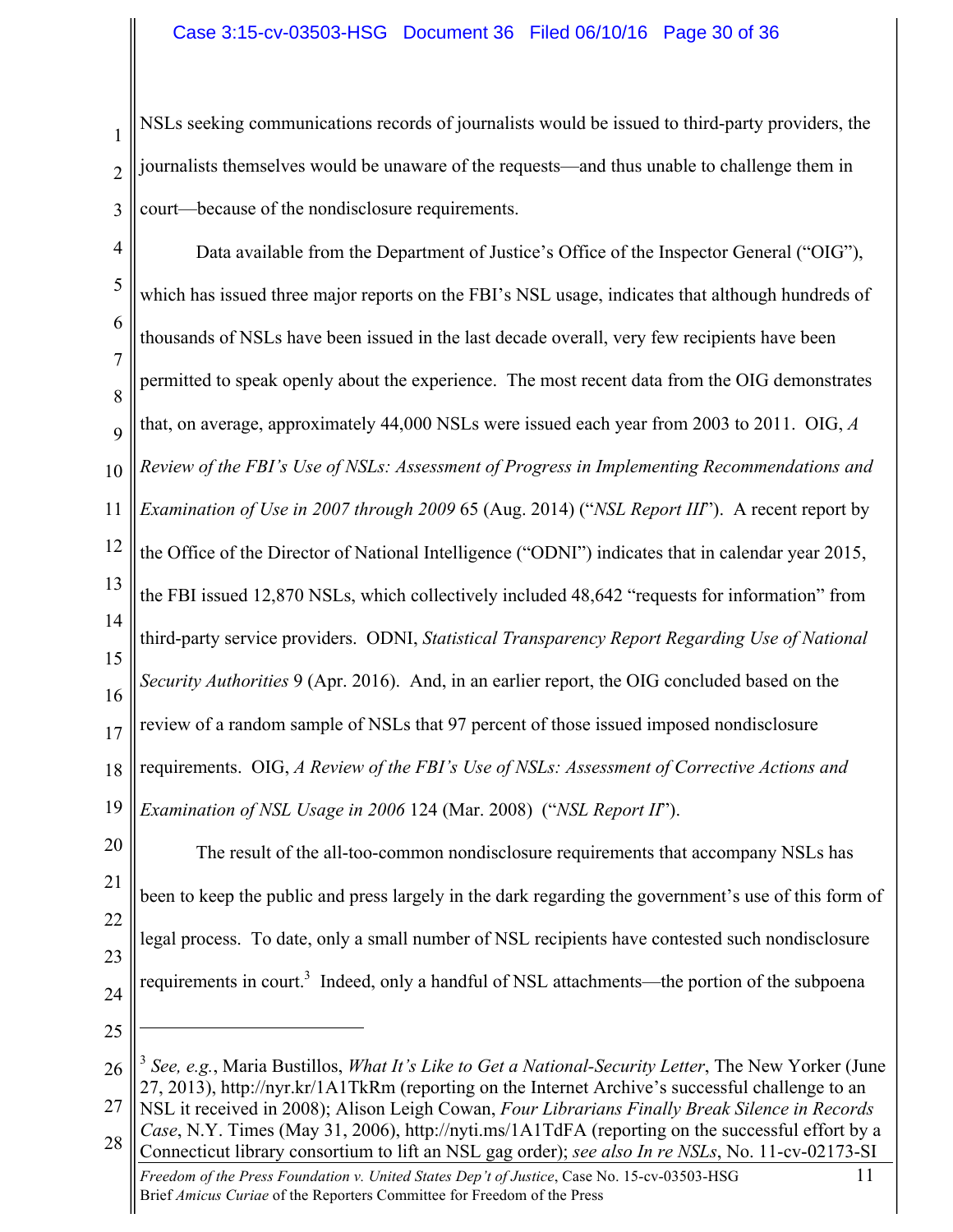1 2 3 4 5 6 7 8 9 10 11 12 13 14 15 16 17 18 19 that sets out the types of information sought—have been made publicly available. *See Merrill v. Lynch*, No. 14-CV-9763 (VM), 2015 WL 9450650 at \*11 (S.D.N.Y. Aug. 28, 2015) (lifting nondisclosure order); *see also* Chris Madsen, *Yahoo Announces Public Disclosure of National Security Letters*, Yahoo! Global Public Policy (Jun. 1, 2016), http://bit.ly/1XgPzb3. In addition, the only publicly available government interpretation of the FBI's authority to compel the production of electronic communications records is a 2008 memo from the Office of Legal Counsel ("OLC"), which concluded that NSLs may only be used to seek subscriber information, "toll billing records," and "parallel" categories of information. *See* Requests for Info. Under the Elec. Commc'ns Privacy Act, 32 Op. O.L.C. 2 (2008). The OLC, however, acknowledged that ambiguity exists in the application of the phrase "toll billing records" to electronic communications. *See NSL Report III*, at 74. Nondisclosure requirements prevent the public from knowing how the FBI interprets this ambiguous authority to compel production of electronic "toll billing records" and what types of communications records it believes it is authorized to seek with NSLs. There is no question that, regardless of the specific legal mechanism, compelling production of journalists' communications records has a real and detrimental impact on the press. After the news broke that the Department of Justice had subpoenaed the metadata from phone lines used by more than 100 AP reporters and editors—i.e. the timing and duration of calls, as well as the

20 associated telephone numbers, *see* Sherman, *Gov't Obtains Wide AP Phone Records in Probe*,

21 22 23 24 *supra*—AP President and CEO Gary Pruitt stated that sources were less willing to talk to AP reporters: "Some of our longtime trusted sources have become nervous and anxious about talking to us, even on stories that aren't about national security." Jeff Zalesin, *AP Chief Points to Chilling* 

25

26

 $\overline{a}$ 

<sup>27</sup> 28 (N.D. Cal. Mar. 29, 2016),; *In re NSL*, No. 2:13-cv-1048-RAJ (W.D. Wash. May 21, 2014) (granting stipulated motion to lift nondisclosure order that prevented Microsoft from disclosing the existence of an NSL).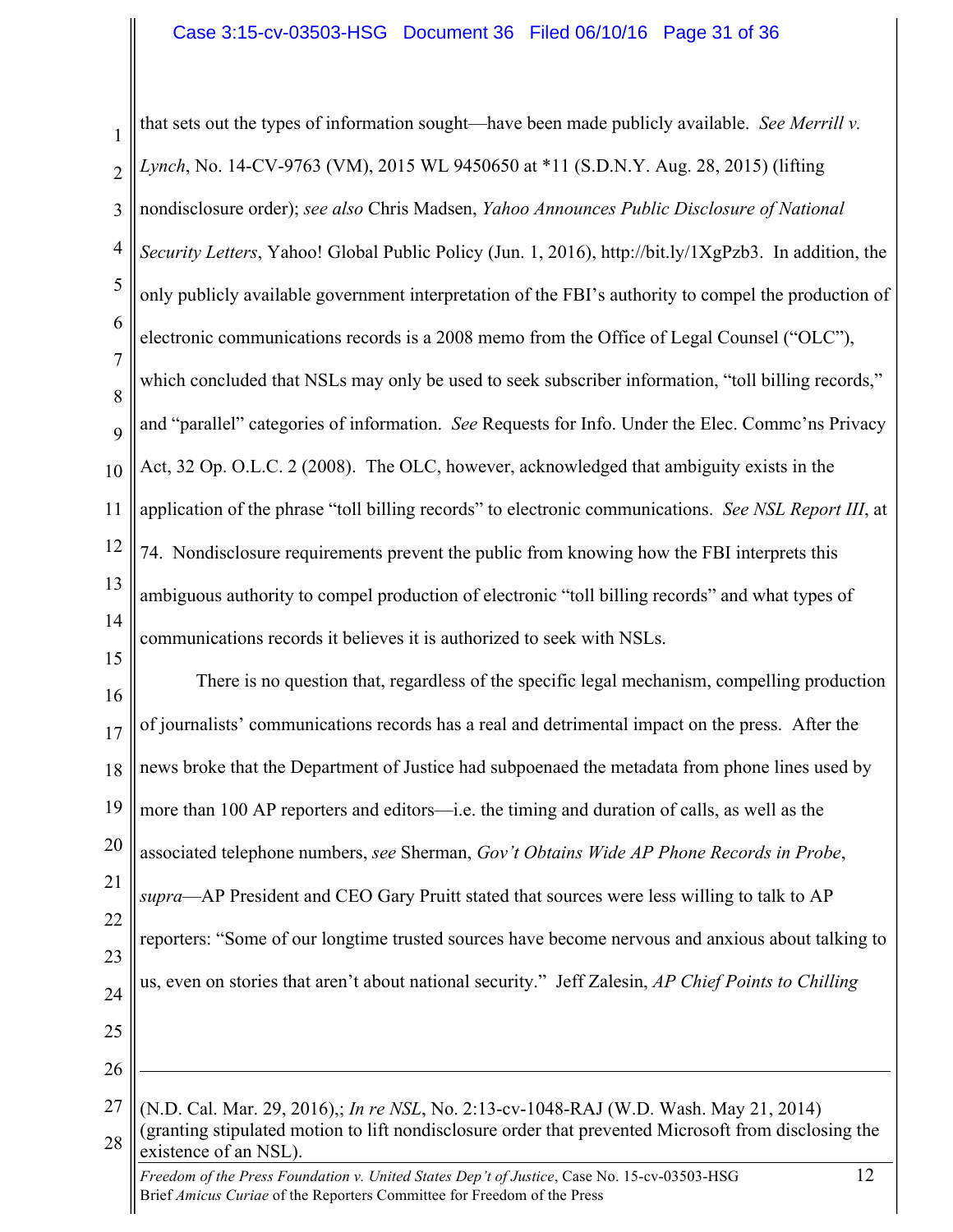1 *Effect After Justice Investigation*, The Reporters Comm. for Freedom of the Press (June 19, 2013), http://rcfp.org/x?CSPl.

3 4 5 6 7 8  $\overline{Q}$ 10 11 The lack of information regarding the scope of the FBI's legal authority to use NSLs or other national security process to obtain communications records belonging to journalists makes it difficult for journalists and the media industry to assess whether the Guidelines are effectively protecting the interests they are designed to serve. It is and has been evident that the government has ways around the Guidelines, but Defendant's unwillingness to disclose the FBI's own rules regarding these practices raises serious concerns among the public and the press about the potential for excessive reliance on national security process in cases that implicate newsgathering, and the impact of these tools on First Amendment rights.

12

13

2

**B. The FBI has previously disregarded regulatory protections for the press by using informal requests to obtain news media records.**

14 15 16 17 18 19 20 21 22 23 24 25 26 As discussed in detail above, *supra* pp. 3–8, federal regulations constrain the circumstances under which the FBI can use certain enumerated tools to obtain records of members of the news media. 28 C.F.R. § 50.10. Nevertheless, the FBI has a history of attempting to circumvent these regulatory requirements by seeking records of members of the news media using informal requests such as exigent letters rather than the forms of process identified in the § 50.10 regulations. As a result, disclosure of the policies that govern the use of exigent letters to obtain journalists' communications records is equally critical to understanding how the Guidelines affects the FBI's use of national security tools. In 2007, during the OIG's first review of NSL usage, the OIG found that the FBI had frequently sought telephone toll billing records or subscriber information by using an exigent letter rather than statutory methods of NSLs or grand jury subpoenas. *NSL Report I* at 87. In a follow-up investigation, the OIG identified three leak investigations in which journalists' records had been

requested using methods that did not comply with 28 C.F.R. § 50.10. OIG, *A Review of the Federal* 

27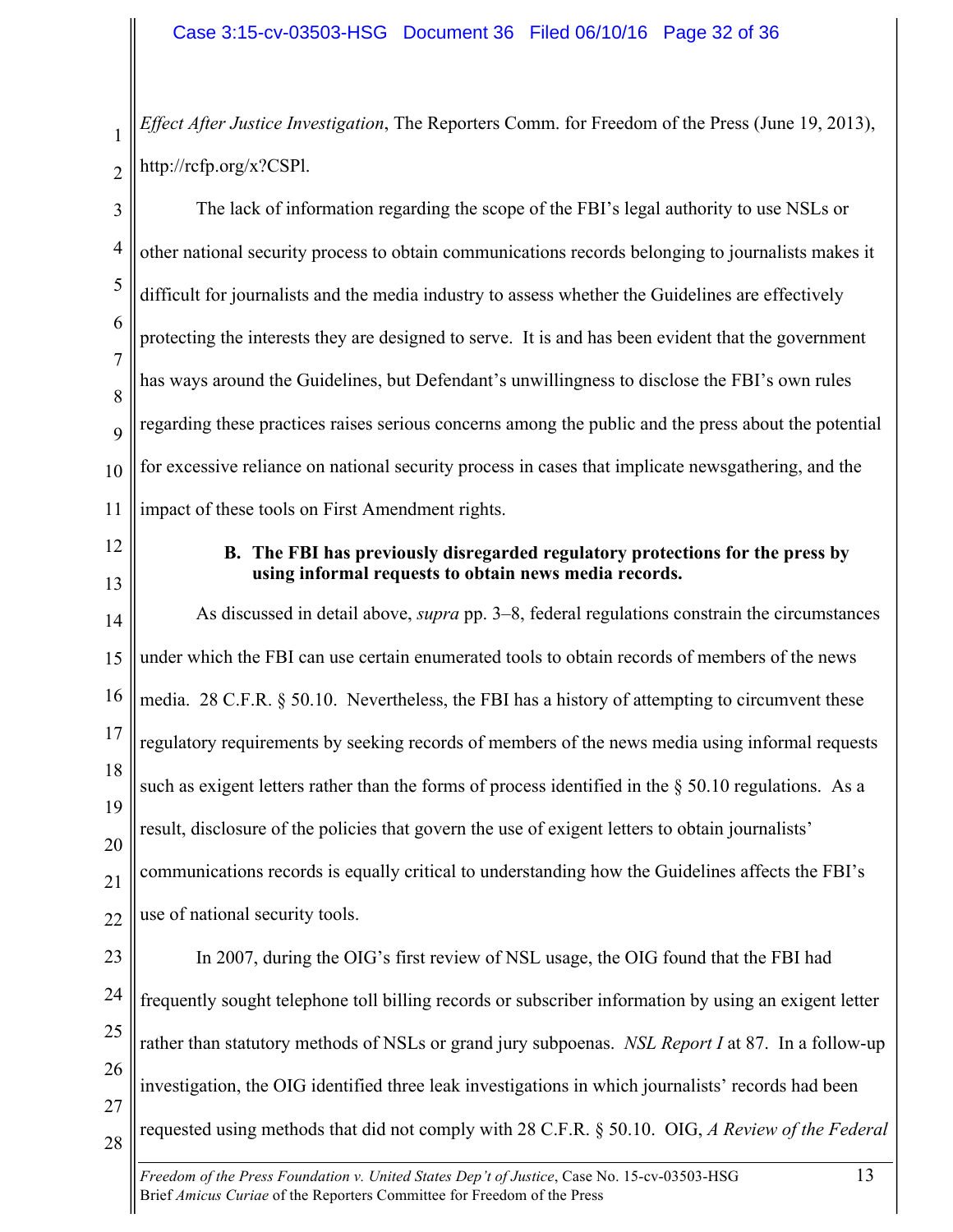1 2 3 4 5 6 7 8 *Bureau of Investigation's Use of Exigent Letters and Other Informal Requests for Telephone Records* 89 (Jan. 2010), *available at* https://oig.justice.gov/reports/2014/o1411.pdf ("Exigent Letters Report"). In one instance, the FBI obtained from a telephone provider 22 months of records for reporter Ellen Nakashima, 22 months of records for *The Washington Post* bureau in Jakarta, as well as records for journalists Alan Sipress, Natasha Tampubolon, Raymond Bonner and Jane Perlez using an exigent letter. *See id.* at 95, 101; *see also* Raymond Bonner, *How a Telecom Helped the Government Spy on Me*, ProPublica (Oct. 3, 2013 2:00 PM),

9 10 11 https://www.propublica.org/article/how-a-telecom-helped-the-government-spy-on-me. OIG called this "a complete breakdown in the required Department procedures for approving the issuance of grand jury subpoenas for reporters' toll billing records." Exigent Letters Report at 103.

12 13 14 15 16 17 18 19 In another leak investigation, an FBI agent emailed a telephone company analyst with "the name and cellular phone number of a reporter, facts explaining the relevance of calling activity by the reporter to the investigation, and information indicating that the cellular phone number of the reporter was in contact with the target number of the subpoena during a particular period." *Id.* at 116. Several phone companies then queried their own databases to obtain the reporter's records. OIG wrote that this was "a clear abuse of authority, in violation of the ECPA, federal regulation, and Department policy." *Id.* at 121.

20 21 22 23 24 25 26 27 28 The OIG "concluded that serious lapses in training, supervision, and oversight led to the abuses involving the FBI's improper requests for reporters' records" in these instances. *Id.* at 279. In response, the OIG recommended that "[t]he FBI, in conjunction with the National Security Division (NSD) and other relevant [Justice] Department components, should review current policies and procedures governing [classified and redacted] reporters by Department personnel." *Id.* at 288. A recent status report issued by the OIG indicates that the status of this recommendation is "On Hold/Pending." OIG, *Recommendations Issued by the Office of the Inspector General That Were*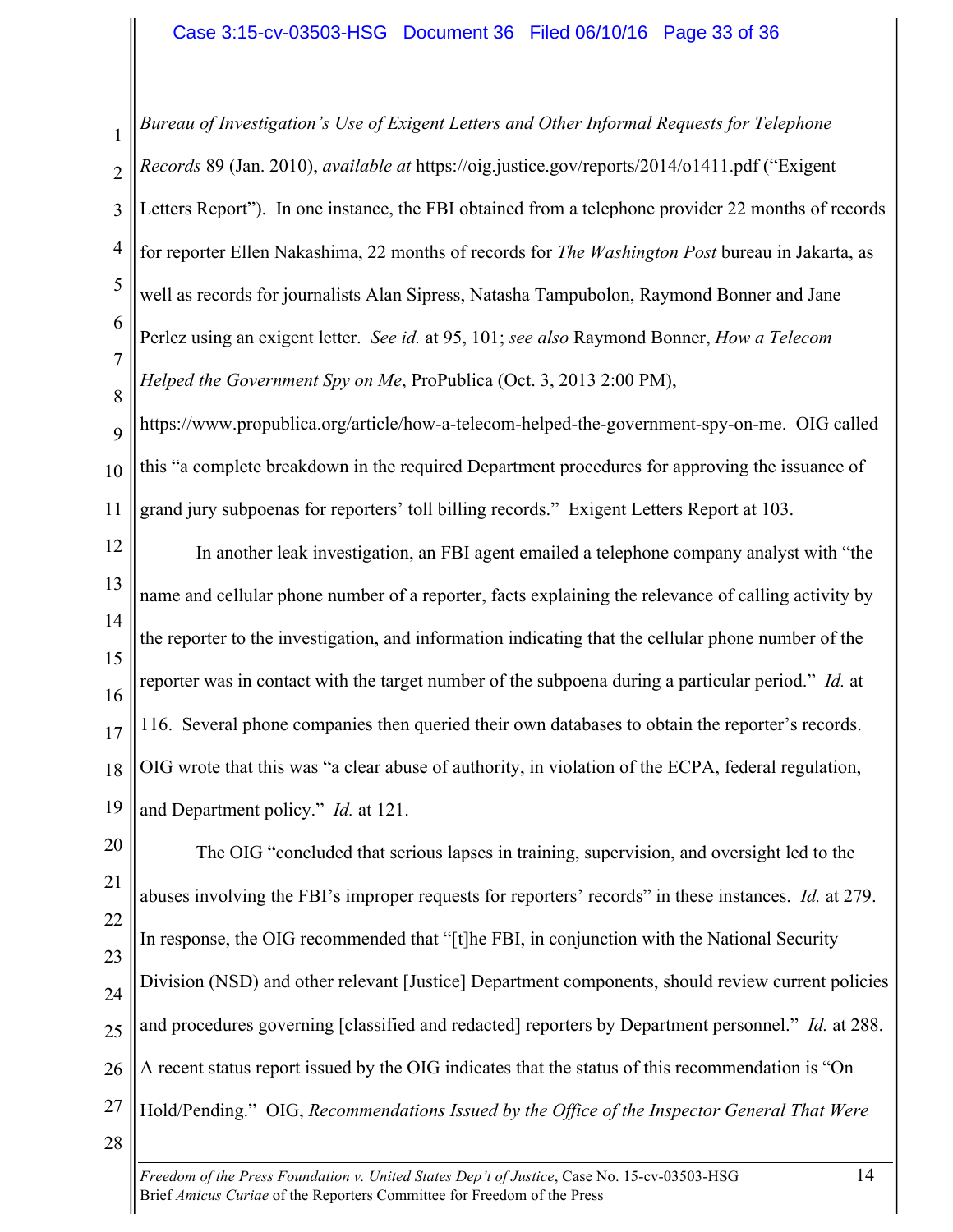*Not Closed As of March 31, 2016* ¶ 702 (May 4, 2016), *available at* 

2 https://oig.justice.gov/reports/2016/r160504.pdf.

1

| 3                   | The use of exigent letters to obtain journalists' communications records is of significant          |  |
|---------------------|-----------------------------------------------------------------------------------------------------|--|
| $\overline{4}$      | interest not only to the individual members of the press whose records may be sought, but also to   |  |
| 5                   | the media industry, which relies on the Guidelines to ensure that individuals and organizations are |  |
| 6                   | given notice and an opportunity to be heard before the government compels production of their       |  |
| $\overline{7}$<br>8 | communications records. Indeed, the FBI's prior use of exigent letters to obtain the records of     |  |
| 9                   | journalists in violation of both ECPA and the § 50.10 regulations underscores the powerful interest |  |
| 10                  | of both the press and the public at large in understanding the manner in which the FBI's policies   |  |
| 11                  | and procedures constrain—or allow—the use of process not governed by the Guidelines to obtain       |  |
| 12                  | records of journalists' communications.                                                             |  |
| 13                  | <b>CONCLUSION</b>                                                                                   |  |
| 14                  | For the reasons stated above, this Court should deny the government's motion for summary            |  |
| 15                  |                                                                                                     |  |
| 16                  | judgment and grant Plaintiff's cross-motion for summary judgment.                                   |  |
| 17                  | Dated: June 10, 2016<br>Respectfully submitted,                                                     |  |
| 18                  |                                                                                                     |  |
| 19                  | /s/Katie Townsend<br>Katie Townsend                                                                 |  |
| 20                  | Counsel of Record for Amici Curiae<br>Bruce Brown*                                                  |  |
| 21                  | Hannah Bloch-Wehba*                                                                                 |  |
| 22                  | $Of$ Counsel*<br>THE REPORTERS COMMITTEE FOR                                                        |  |
| 23                  | <b>FREEDOM OF THE PRESS</b>                                                                         |  |
| 24                  |                                                                                                     |  |
| 25                  |                                                                                                     |  |
| 26                  |                                                                                                     |  |
| 27                  |                                                                                                     |  |
| 28                  |                                                                                                     |  |
|                     | 15<br>Freedom of the Press Foundation v. United States Dep't of Justice, Case No. 15-cv-03503-HSG   |  |

Brief *Amicus Curiae* of the Reporters Committee for Freedom of the Press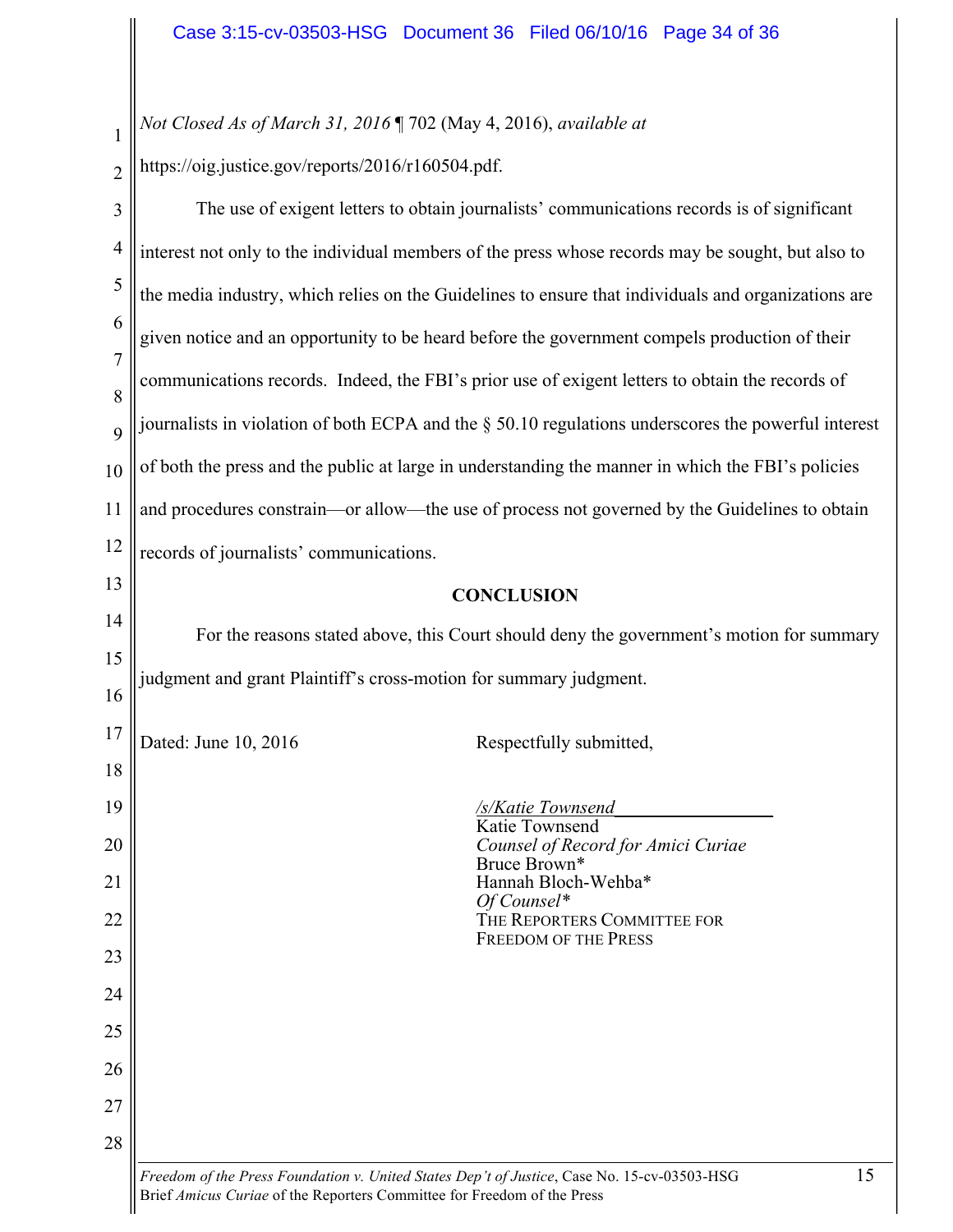|                | Case 3:15-cv-03503-HSG  Document 36  Filed 06/10/16  Page 35  of 36            |                                                                      |
|----------------|--------------------------------------------------------------------------------|----------------------------------------------------------------------|
|                |                                                                                |                                                                      |
|                |                                                                                |                                                                      |
| 1              | <b>APPENDIX A</b>                                                              |                                                                      |
| $\overline{2}$ | Dana Rosen<br>Senior Vice President and General Counsel                        | David M. Giles<br>Vice President/                                    |
| 3              | ALM Media, LLC                                                                 | <b>Deputy General Counsel</b>                                        |
|                | 120 Broadway, 5th Floor<br>New York, NY 10271                                  | The E.W. Scripps Company<br>312 Walnut St., Suite 2800               |
| $\overline{4}$ | Kevin M. Goldberg                                                              | Cincinnati, OH 45202                                                 |
| 5              | Fletcher, Heald & Hildreth, PLC                                                | Peter Scheer                                                         |
| 6              | 1300 N. 17th St., 11th Floor<br>Arlington, VA 22209                            | <b>First Amendment Coalition</b><br>534 Fourth St., Suite B          |
| 7              | Counsel for American Society of News<br>Editors and Association of Alternative | San Rafael, CA 94901                                                 |
| 8              | Newsmedia                                                                      | Lynn Oberlander                                                      |
|                | Karen Kaiser                                                                   | General Counsel, Media Operations<br>First Look Media Works, Inc.    |
| 9              | General Counsel<br>The Associated Press                                        | 18th Floor<br>114 Fifth Avenue                                       |
| 10             | 450 W. 33rd Street                                                             | New York, NY 10011                                                   |
| 11             | New York, NY 10001                                                             | Barbara W. Wall                                                      |
| 12             | Jonathan Bloom<br>Weil, Gotshal & Manges LLP                                   | Senior Vice President & Chief Legal Officer<br>Gannett Co., Inc.     |
| 13             | 767 Fifth Avenue<br>New York, NY 10153                                         | 7950 Jones Branch Drive<br>McLean, VA 22107                          |
| 14             | Counsel for The Association of American                                        | $(703)854-6951$                                                      |
|                | Publishers, Inc.                                                               | <b>Heather Dietrick</b>                                              |
| 15             | <b>Allison Lucas</b><br>General Counsel and EVP Legal                          | <b>President and General Counsel</b><br>Courtenay O'Connor           |
| 16             | Nabiha Syed                                                                    | Deputy General Counsel                                               |
| 17             | <b>Assistant General Counsel</b><br><b>BuzzFeed</b>                            | Gawker Media<br>114 Fifth Avenue                                     |
| 18             | 200 Fifth Avenue, 8th Floor<br>New York, NY 10010                              | New York, New York 10011                                             |
| 19             |                                                                                | Juan Cornejo                                                         |
| 20             | David C. Vigilante<br>Johnita P. Due                                           | The McClatchy Company<br>2100 Q Street                               |
|                | Cable News Network, Inc.<br>1 CNN Center                                       | Sacramento, CA 95816                                                 |
| 21             | Atlanta, GA 30303                                                              | James Cregan<br><b>Executive Vice President</b>                      |
| 22             | Jim Ewert                                                                      | MPA – The Association of Magazine Media                              |
| 23             | General Counsel<br>California Newspaper Publishers Association                 | 1211 Connecticut Ave. NW Suite 610<br>Washington, DC 20036           |
| 24             | 2000 O Street, Suite 120<br>Sacramento, California 95811                       | Mickey H. Osterreicher                                               |
| 25             |                                                                                | 1100 M&T Center, 3 Fountain Plaza,                                   |
| 26             | Julia Atcherley<br>The Daily Beast Company LLC                                 | Buffalo, NY 14203<br><b>Counsel for National Press Photographers</b> |
|                | 555 W. 18th St., 2nd Floor<br>New York, NY 10011                               | <b>Association</b>                                                   |
| 27             |                                                                                |                                                                      |
| 28             |                                                                                |                                                                      |

*Freedom of the Press Foundation v. United States Dep't of Justice*, Case No. 15-cv-03503-HSG 16 Brief *Amicus Curiae* of the Reporters Committee for Freedom of the Press